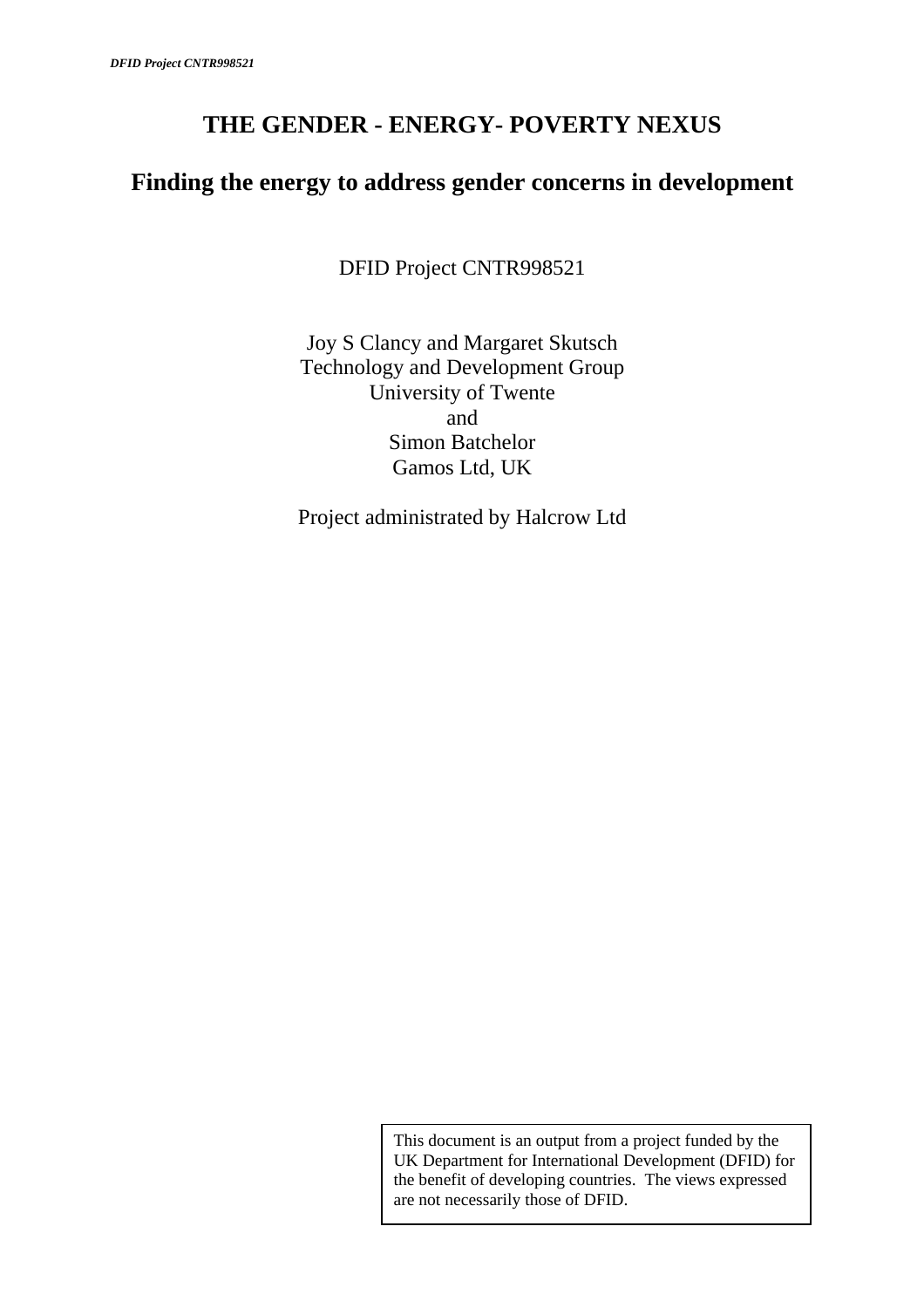# **THE GENDER - ENERGY- POVERTY NEXUS Finding the energy to address gender concerns in development**

| 5.1 Who makes the decisions about energy within the household, and who benefits? 10 |  |
|-------------------------------------------------------------------------------------|--|
|                                                                                     |  |
|                                                                                     |  |
| 5.4 What are the implications for women of current energy policies? 12              |  |
|                                                                                     |  |
|                                                                                     |  |
|                                                                                     |  |
|                                                                                     |  |
|                                                                                     |  |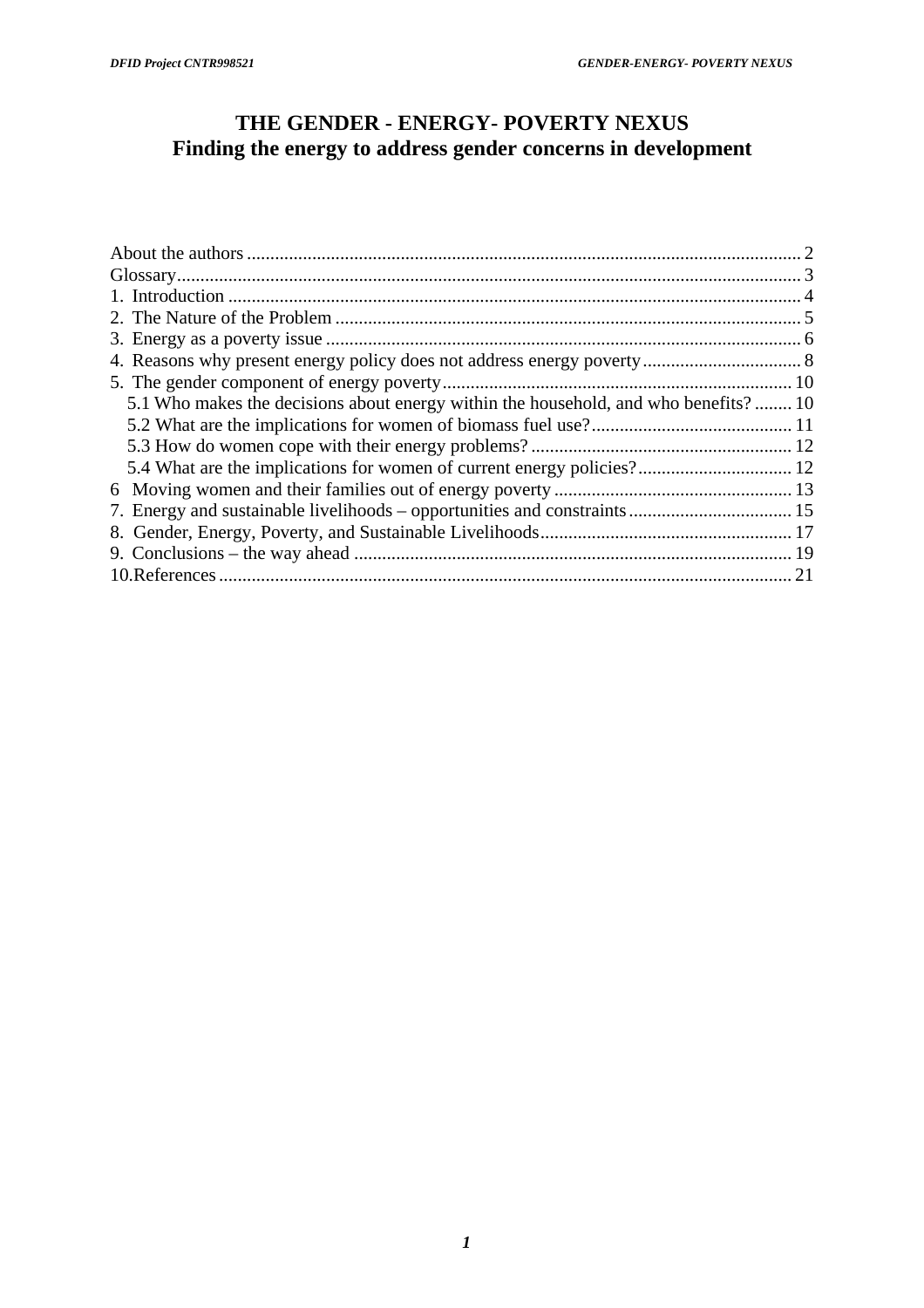## <span id="page-2-0"></span>**About the authors**

**Dr Joy Clancy** is the main author of this paper. She is a Reader in technology transfer with the Technology and Development Group, University of Twente. Her first degree is in Chemistry and she has a PhD in Engineering. Dr Clancy's research has focused on small-scale energy systems for developing countries, including the technology transfer process and the role that energy plays in small businesses. Gender and energy has been an important factor addressed in this research. She is a founder member of ENERGIA, the International Network on Gender and Sustainable Energy and she continues to act as a technical advisor. She has acted on a number of occasions as an advisor on gender and energy to international development agencies, including SIDA, UNDP and the World Bank.

**Dr Margaret Skutsch** is a social geographer who has worked on energy problems in developing countries since 1975, focusing particularly on biomass energy. She is a Senior Lecturer with the Technology and Development Group, University of Twente, where she has been based for the last twenty years. She is a founder member of ENERGIA and has written widely on the subject of gender and energy and is a member of the advisory group supporting the energy department in the Netherlands Department for Development Cooperation.

**Dr Simon Batchelor** has worked in development for over 20 years and is currently Director of Gamos Ltd a small consultancy company based in the UK. With a background in agricultural systems, renewable energy and water supplies, Dr Batchelor emphasises the importance of community mobilisation and creative thinking. He works with field agencies in the implementation of community development programmes and in particular in the capacity building of human resources and the social impact of interventions.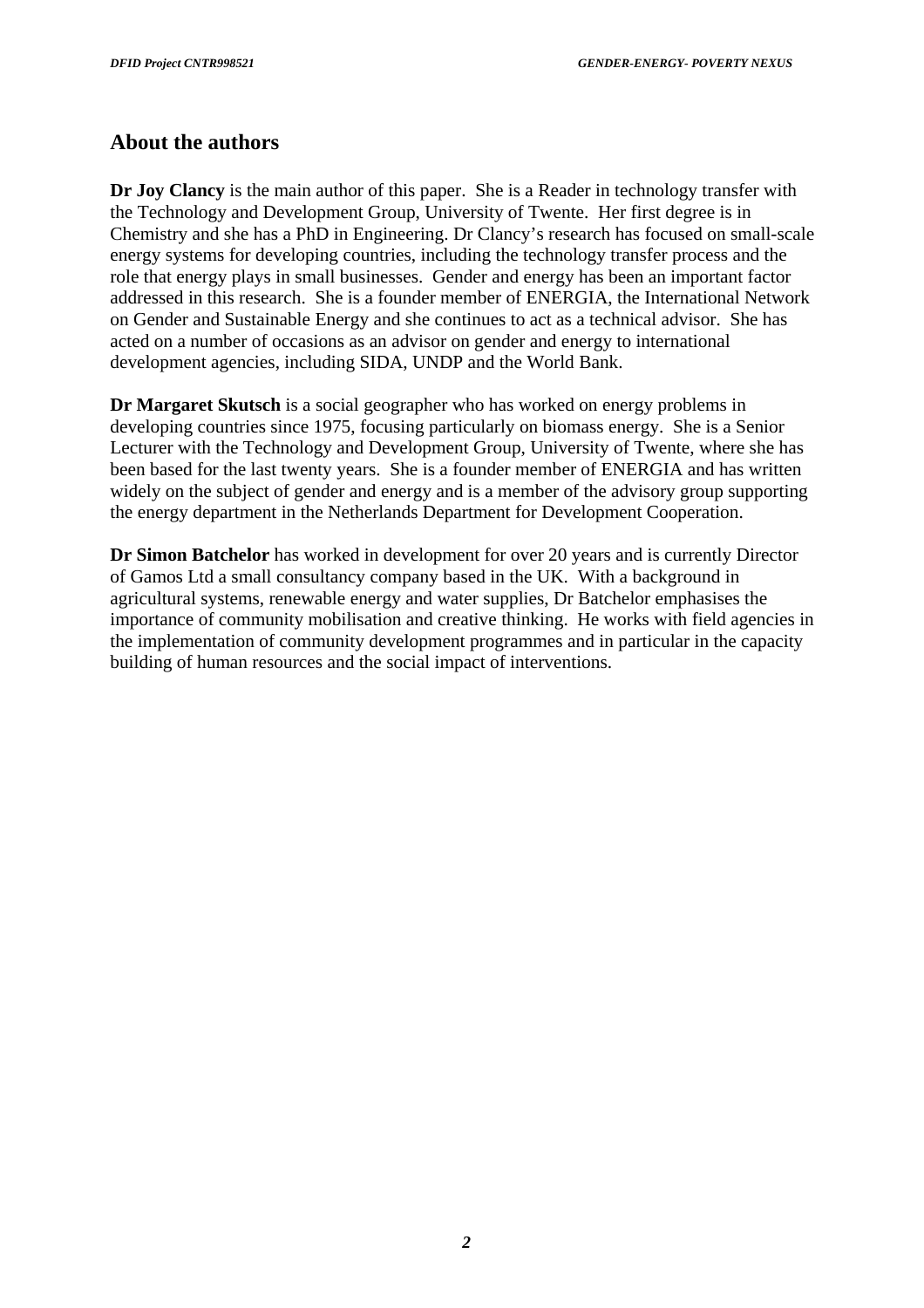# <span id="page-3-0"></span>**Glossary**

*Biogas:* a combustible gas formed by natural processes of anaerobic digestion, in which microorganisms convert organic material into a gas which has composition and combustion characteristics similar to natural gas. Biogas units are available in household, community, and industrial sizes. *Biomass fuel:* any organic material of plant or animal origin such as wood, agricultural residues and dung, used as a fuel.

*Energy:* For the purposes of this paper, energy is taken to include fuels such as petroleum products (kerosene, petrol, diesel) and biomass (firewood, charcoal, agricultural wastes, dung), power (electricity) which can be from a number of sources (fossil fuel based or renewable) and animate forms of energy, particularly human metabolic energy. Food energy is not included.

*Energy carrier:* The form in which energy is delivered to the end user, for example, fuels (biomass and fossil fuels), batteries and electricity (grid). The end-user has to make an additional transformation of the energy into a useful form, for example, switching the radio on which converts

electricity into sound.

*Energy efficiency:* The ratio of output energy to input energy gives a measure of the conversion efficiency of a particular piece of equipment. The ratio varies and can never be 100%. Engineering design aims to maximise the conversion efficiency.

*Energy poverty:* Absence of sufficient choice in accessing adequate, affordable, reliable, clean, highquality, safe and benign energy services to support economic and human development.

*Energy services:* The desired and useful products, processes or services that result from the use of energy; for example, illumination, comfortable indoor climate, refrigerated storage, transportation, appropriate heat for cooking.

*Energy technologies:* The hardware that converts an energy carrier into a form of energy useful for the end-user.

*Productive work*: Work done by both women and men for pay in cash or kind. It includes both market production with an exchange value, and subsistence/home production with actual use value and also potential exchange value.

*Practical or Reproductive work*: Childbearing and daily child-rearing responsibilities and tasks involving the care and maintenance of the household and its family members, in most societies primarily done by women. In some societies, men may have customary domestic activities (e.g. house building). Despite the important role this type of work contributes to the economy, for example, by ensuring that there is a fit and active workforce, it is rarely considered as the same value as productive work. It is normally unpaid.

*Strategic needs:* Things necessary to change the balance of power between women and men in society, based on the premise that women in society are subordinate to men. Examples of strategic needs include: the law, education and income. Strategic needs aim towards women's emancipation, equality and empowerment.

*Women's Empowerment:* Process of awareness- and capacity-building of women leading to a more equitable participation in decision-making and enabling them to exercise control over their own lives.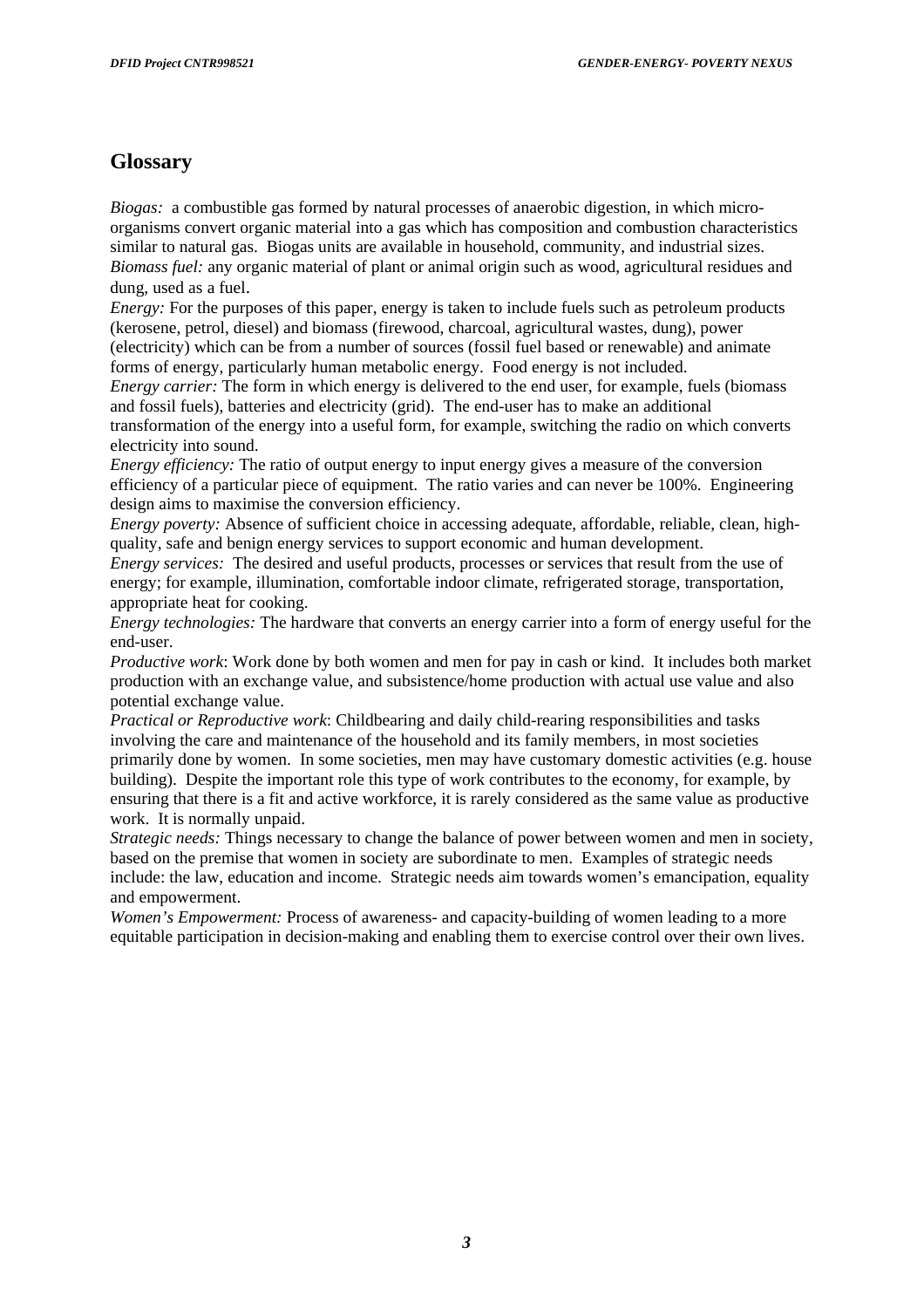## <span id="page-4-0"></span>**THE GENDER - ENERGY- POVERTY NEXUS Finding the energy to address gender concerns in development**

DFID Project CNTR998521

Joy S Clancy and Margaret Skutsch Technology and Development Group University of Twente, NL and Simon Batchelor Gamos Ltd, UK

#### **1. Introduction**

The links between gender and poverty have been explored in many papers on livelihood strategy and development "best practice". However, few of them tackle an element of poverty that can occupy a quarter of the rural woman's time, affects her health, and is a key to developing her gender-strategic interests: energy. Although the presence of links between gender, poverty and energy have been hinted at in many studies, for example in DFID's publication 'Energy for the Poor' (2002), there are few that tackle it head on. This paper has been commissioned by DFID to explore current thinking on the gender-energy-poverty nexus, in particular to review the key issues and highlight areas that need to be addressed, and to suggest actions and further studies that need to be undertaken in order to "find the energy to address gender concerns". It is hoped that this analysis and the recommendations that are drawn from it will be valuable to professionals working in the fields of gender and social development, not only within DFID and similar donor organisations, but also in other national institutions, NGOs and academic circles.

Challenges within the gender and poverty nexus concern the ideas of access to resources, decision-making, and control. Most gender analysis tools (as found in development literature, and particularly in 'toolkits for development planners' etc, such as Williams et al.,1994) are rather general, and aim to assist the planner to understand the overall situation of women in rural areas. They commonly call for the gathering of data on time inputs by men and women into different activities (as in the Harvard Matrix), and for an assessment of the differences between men and women in their access to, and control over, resources. Planners need frameworks that can be used systematically to analyse different situations and allow reasoned and responsive decisions to be made. However, much of the literature on access and control fails to note the key role of energy, and it can be questioned whether the usual gender analytic tools are adequate to bring out the energy component in women's livelihoods.

This paper starts by outlining some of the key concerns regarding poverty and sustainable livelihoods. Noting that the role of energy in these is often not fully recognised, it then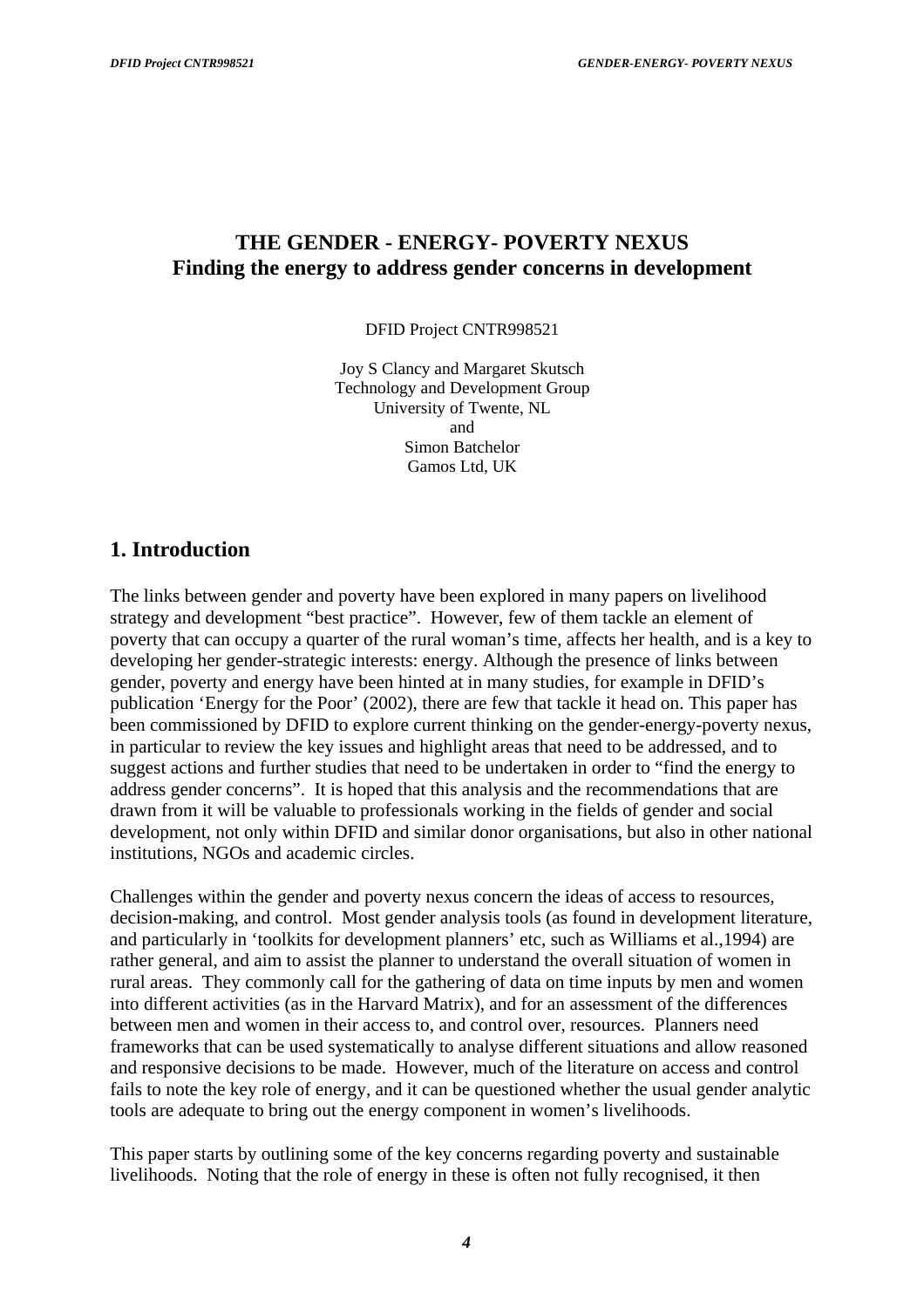<span id="page-5-0"></span>explores energy as a strategic issue in poverty, and discusses the difficulties in the provision of energy services for the poor. The paper then moves on to consider gender aspects of the poverty-energy link, and how energy provision can contribute to moving women and their families out of poverty. The focus then turns to the issue of sustainable livelihoods, and the part energy plays in these, first in general terms and then specifically in gender terms. The paper concludes by listing some of the major areas in which research is still needed to improve our understanding of the role of energy in poverty alleviation and sustainable livelihoods, and the role it can play in meeting women's strategic needs. The focus is primarily on *rural* livelihoods, reflecting the material available. The purpose is to identify current gaps in knowledge of the gender-energy-poverty nexus, suggest further study that can address these gaps, and finally the subtitle can be reformulated as a question: can we find the energy to address gender concerns in development?

The paper is based on a review of the available literature, in particular a bibliography on gender and energy that was earlier prepared by the authors (Feenstra, Clancy, and Skutsch 2001) and a survey of development practitioners working in gender and energy, which was carried out for DFID by the research team and presented under the title *Gender, Energy, Poverty Nexus – where is the strategic interest?* Quotes which represent the opinions polled by this survey are included to support many of the points made in the current paper, in small boxes adjacent to the text.

# **2. The Nature of the Problem**

Poverty is one of the world's most fundamental issues, and urgently needs to be addressed. Moving people out of poverty forms a cornerstone of DFID policy. Poverty can be conceptualised in a number of ways, for example, in economic terms (an income of less than \$1 a day) or in social terms (lack of access to adequate levels of food, water, clothing, shelter, sanitation, health care and education). It is also possible to identify an energy dimension to poverty: *energy poverty*. Energy poverty has been defined as the absence of sufficient choice in accessing adequate, affordable, reliable, high quality, safe and environmentally benign energy services to support economic and human development (Reddy, 2000). Energy poverty interacts with other manifestations of poverty and it is important to explore the issues that surround it, including the gender aspects.

Estimates of the number of people living in poverty put the figure at around 1.3 billion. Poverty is particularly acute in rural areas in developing countries, and the problem is growing, since the number below the poverty line is increasing in absolute numbers if not as a percentage. Poverty is not static but rather a dynamic process: people can move out of, or into, poverty. This needs to be taken into account when policies and strategies are being designed to help people lift themselves out of poverty. Rural people voice the need for the means to provide themselves with adequate livelihoods. These livelihoods should be sustainable, in the sense that they can withstand stresses and shocks, and they should maintain, or even enhance capabilities and assets without undermining the natural resource base. However, the opportunities for people to support themselves from the land are limited. Already many rural families, who might classify themselves as farmers, have diversified their activities and social support capabilities for survival as well as in order to try and improve their standard of living. Another option is urban migration, particularly chosen by men, resulting in a large number of female-headed households in rural areas. For example, it is estimated that women make up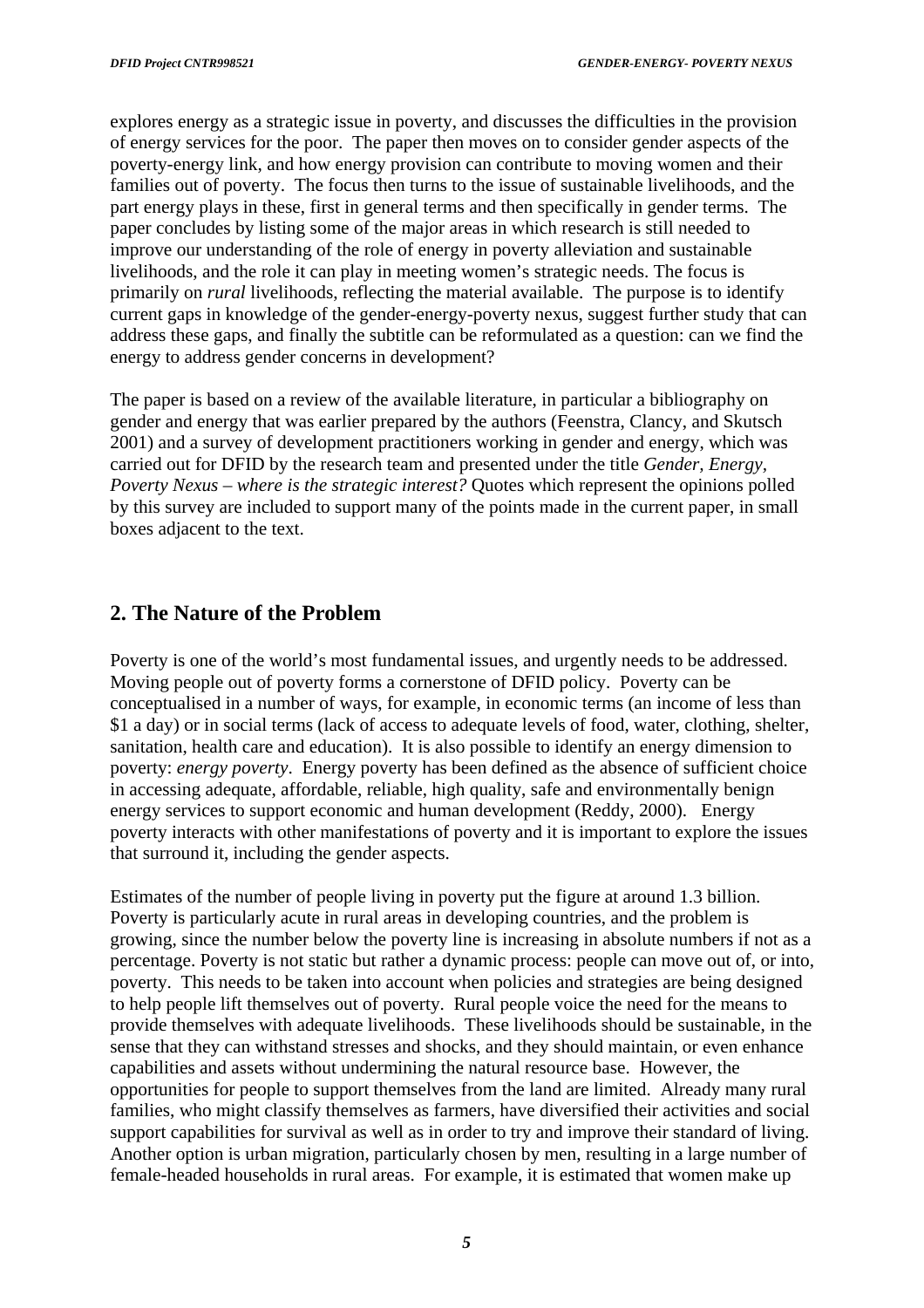l

<span id="page-6-0"></span>80% of the adult rural population in Zimbabwe (Nyoni, 1993). Access to cash incomes through non-agrarian activities might go some way towards stemming the exodus from rural areas (which reduces the total human capital and threatens the sustainability of an area), as well as contributing to the sustainable livelihoods of those who remain. These processes are well understood by development practioners, but the energy component within them is often not fully recognised.

## **3. Energy as a poverty issue**

Energy is one of the most essential inputs for sustaining people's livelihoods. At the most basic level, energy provides cooked food, boiled water and warmth. It has long been established that poor people mostly use biomass as their energy carrier and that in many areas there is an increasing shortage in supply, which adds to the burden of the women whose responsibility it is to collect it. This was christened 'the other energy crisis' by the World Resources Institute as early as 1975, when the world was still reeling from the international oil crisis (Eckholm, 1975). However, despite the fact that around two billion people still use biomass fuels (World Bank, 1996), and the fact that these are also the two million poorest people on earth, there has been little attempt to analyse the energy-*poverty* nexus in depth. This can partly be explained by the fact that the biomass in rural areas is collected at zero monetary cost, mainly by women and children, and so it falls outside national energy accounts, the result of which is that the issue renders itself invisible:

#### *No data - no visibility; no visibility – no interest* (Huyer and Westholm 2001)

The invisibility of energy-poverty issues leads to decision-makers not being fully aware of their significance, and so policies and strategies fail to address the issues fully. This can be seen in DFID's own Livelihoods Approach to development. Although the approach recognises energy as one of the key factors in the physical assets of the Livelihoods Pentagon, it has received little attention from both energy and social science researchers to date<sup>1</sup>. The Target Strategy Papers also contain only passing reference to energy, although a recent publication by DFID is focused on outlining the role that energy can play in underpinning efforts to achieve the Millennium Goals (DFID, 2002).

The use of biomass has a number of repercussions for poor people. The fuel quality is low, and when burnt it gives off quantities of smoke and particulates that are recognised as having negative effects on health. The several hours a day spent in collecting fuel means that this time cannot be used for other livelihood activities. Although nearly every household in rural areas will use some biomass as an energy carrier, poor households will spend more time searching than those in higher income groups (Reddy, 2000). Wealthier households will also purchase other, higher quality, fuels, which will be used for a greater variety of end-uses than in poor households. In urban areas<sup>2</sup>, poor people have to purchase cooking fuels, and they

<span id="page-6-1"></span><sup>1</sup> Barnett is one of the few researchers to directly address energy within the Livelihoods Approach (Barnett, 2001). The DFID Knowledge and Research Programme has recently supported research in this area (see for example, Doig (1998) and Future Energy Solutions et al. (2003)).<br>It should be pointed out that the energy-poverty nexus in urban areas has been less researched than in rural

<span id="page-6-2"></span>areas although the body of knowledge is beginning to grow. DFID, ESMAP and AFREPREN have all recently been involved in promoting knowledge generation on the energy-poverty nexus (see, for example, Doig (1998), Future Energy Solutions et al. (2003), Barnes (1995) and ESMAP (1999), Dube, (2002)). The urban situation is different to rural areas since there is a greater reliance, even by poor households, on purchased fuels (including biomass) and maybe they are more responsive to market mechanisms.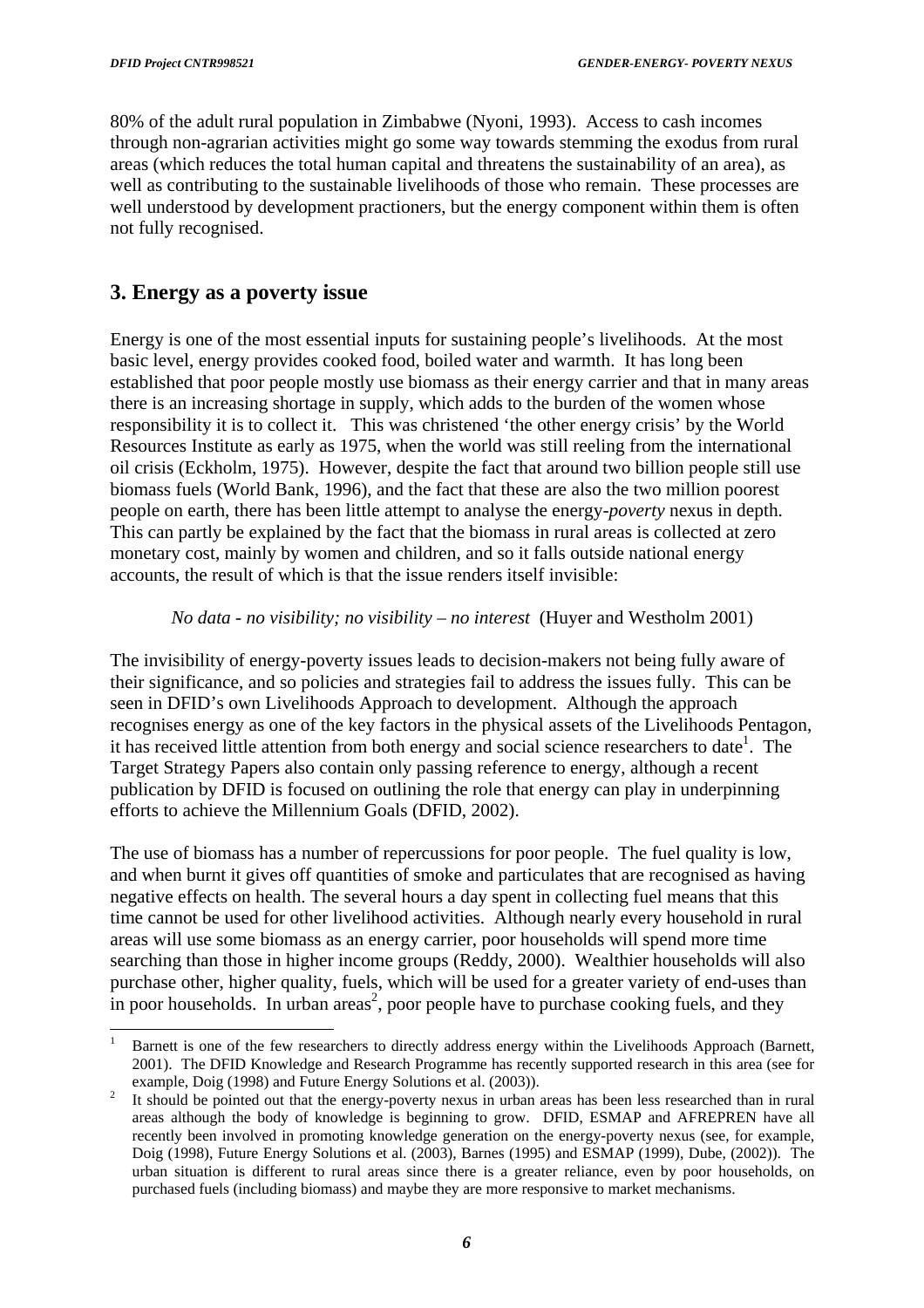spend a higher proportion of their income, than higher income households, on fuels (ESMAP, 1999). Typically, a poor urban family spends 20% of its income on fuels (Barnes, 1995). In rural areas, poor households will generally restrict fuel purchases to lighting uses (candles and kerosene).

Energy has an equity dimension: poor households use less energy than wealthier ones in absolute terms. Less water is boiled for drinking and other hygiene purposes, increasing the likelihood of water-borne diseases. Illness reduces the ability of poor people to improve their livelihoods and increases their vulnerability, not only preventing adults from working effectively but also negatively effecting children's learning. It is frequently said that more lighting for poor families would allow children to study at night, but the extent to which home lighting really improves educational performance and life chances is unknown. Lighting, in theory, also provides opportunities for extended working hours and thus improved income generation. Further, street lighting and lighting in community centres can open the way for adult education but whether it does so, and whether poor families take advantage of this, are not certain.

Wealthier people are able to exercise some choice in their energy carrier and many opt for the cleaner and more efficient "modern" energy carriers of electricity or gas, including LPG or biogas, although the use of energy carriers is complex. Many better off households use mixtures of modern and traditional fuels, each matched to a specific end purpose, often for reasons not linked to price (just as many households in the North will on occasions select a 'traditional' form of energy. Modern energy carriers do not have the negative health and time effects associated with biomass. Wealthier people are also better able to afford the appliances that make use of these modern energy carriers. In situations where they are reliant on biomass fuels, they are able to purchase more fuel-efficient stoves. In doing so they may be saving a great deal of money per unit of energy consumed. Unfortunately, poor people are often unable to make such investments, opting for lower first cost options, rather than lower life

*A region-based poverty alleviation scheme had no energy component, not even woodfuel. It merely addressed medical, educational and agricultural aspects. A real multidisciplinary approach (including the assistance of energy specialists) could have avoided this situation."*  Consultation responses DFID Project CNTR998521

cycle costs, because of their lack of capital $3$  (Reddy and Reddy, 1994). The consequences for the poor are that precious cash resources are used on low quality fuels, which are then used at low efficiency, reducing their ability to accumulate the financial resources they need to invest in strategies for improving their livelihoods.

This vicious cycle of energy poverty needs to be broken. Understanding the decision-making process within households when choosing energy services, which would appear at present to work against sustainable livelihoods, is important for designing effective interventions. A first step towards this should be a widespread acknowledgement among the development community that a lack of access to clean and affordable energy can, and should, be considered a core dimension of poverty*.* In this respect, it is therefore welcome that the World Summit on Sustainable Development acknowledged that access to energy is needed to help achieve the Millennium Development Goals and reference to this effect was included in the Plan of Implementation (http://www.johannesburgsummit.org)<sup>4</sup>.

<span id="page-7-0"></span> $\overline{3}$ <sup>3</sup> Energy services that have lower costs per unit of received energy on a life cycle costs basis may have higher

<span id="page-7-1"></span>investment costs.<br>ENERGIA devoted a special issue of ENERGIA News (vol.5, no.4) to the gender aspects of energy issues raised at the World Summit on Sustainable Development (see http://www.energia.org).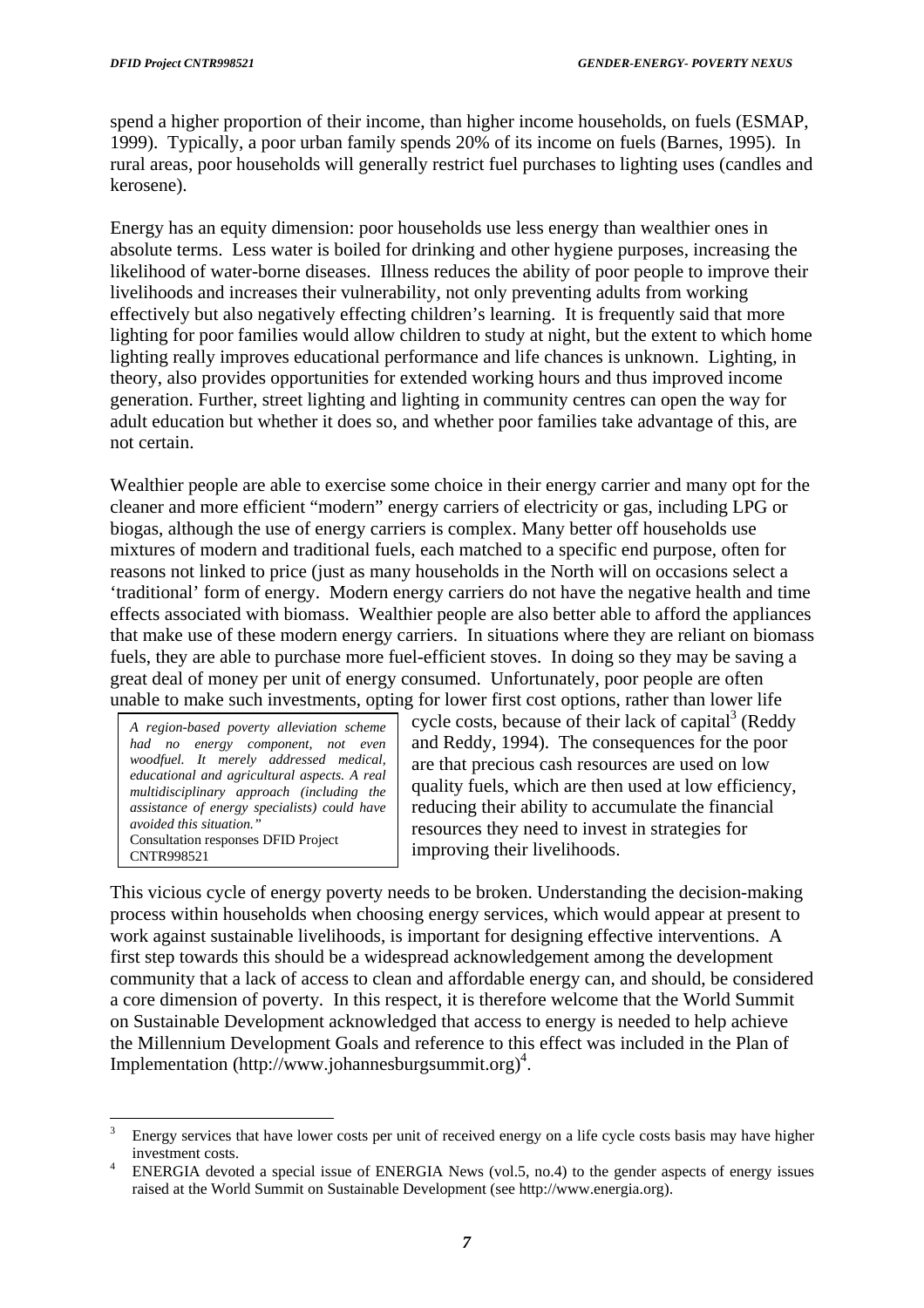## <span id="page-8-0"></span>**4. Reasons why present energy policy does not address energy poverty**

The existence of energy poverty makes it reasonable to conclude that the present structures and processes within the energy sector are not functioning in such a way as to benefit the poor. Macro-energy policy in developing countries tends to focus on the commercial energy carriers: electricity, coal, gas and petroleum products. There is a growing interest in renewable energies, primarily for electricity generation, but the overwhelming tendency in the energy sector has been to focus on investment in electricity and fossil fuels. Urban users are the primary beneficiaries, and although the urban poor may also to some extent benefit, the rural poor – the majority of the poor in most developing countries – generally do not benefit at all.

At present, the grid does not extend to many rural areas because the costs of construction and of supplying scattered communities with relatively small quantities of electricity have been seen as prohibitively high. Petroleum products such as kerosene depend on road transport, which may be seasonally unreliable, and the transport costs may increase the fuel cost considerably. As a result, there is a particularly heavy reliance by rural households and industries on locally supplied biomass fuels. In many cases, moreover, the supply of biomass fuel is becoming scarcer and entails more and more effort in its collection as the distance to the source of supply increases, not to mention the concomitant negative environmental effects. Energy planning in developing countries, while usually aware of this process, rarely addresses the roots of this problem in a coherent fashion, with the result that improved energy services in rural areas are in short supply, while at the same time the environmental situation continues to deteriorate. The situation can, in part, be explained by the lack of understanding of processes in rural areas and, in particular, a failure to appreciate the positive contribution that energy services can make to sustainable livelihoods. To some extent it can also be explained by the fact that biomass does not fall squarely under the authority of energy ministries, since it is made up of tree and agricultural products that are normally the concern of ministries of forestry and agriculture. There is frequently a lack of cross ministry cooperation.

The energy sector in developing countries is however not immune from transformations that are taking place in the global economy, which are intended to bring about increased efficiency and lower costs, as well as increasing access. There are two particular changes taking place that are likely to have specific consequences for poor people: privatisation and commercialisation. Privatisation in the energy sector involves the sale of state energy companies, particularly the electricity utilities, to the private sector, as well as the opening up of the market for the private sector to provide other energy services. These trends bring with them wholly new concerns that need to be studied: particularly, how the private sector will respond to the demand from the rural poor for energy services. Will the poor be seen as a mass market needing creative financing programmes to facilitate access to energy services, or will they be regarded as too high a risk, providing too low a profit margin? It is, as yet, not clear whether privatisation will result in more, or less, access for the rural poor to modern energy forms. In some cases, the boundaries of existing services, originally provided with an element of social welfare, are being retracted, as can be seen, for example, in India where previously electrified areas are having services withdrawn based solely on financial criteria (Ministry of Power, 2001). Conversely, privatisation might contribute to sustainable livelihoods by providing new entrepreneurs with the opportunity to enter the market by providing local level energy services in rural areas. Although this is much to be hoped, the scanty evidence so far is not very encouraging. Barja and Uriquiola (2001) report that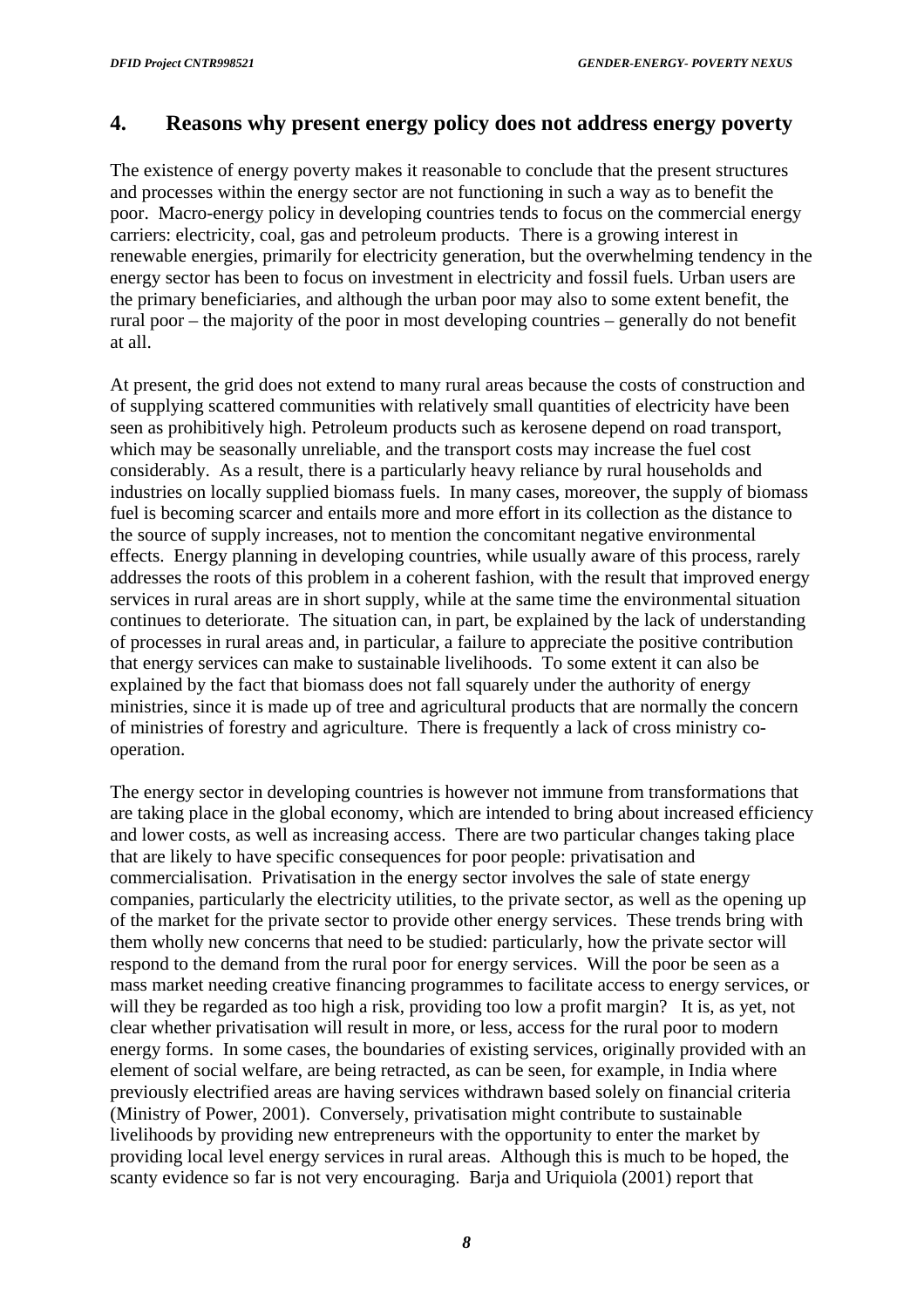following the privatisation of the utilities in Bolivia, there have been no improvements in access to electricity for the poor in rural areas, whereas in urban areas there was access by more than 95% in the lowest income quintile compared with 86% prior to privatisation. Whether this trend is general is not known, although a body of knowledge is beginning to emerge (see for example, Doig (1998)). However, further research, including microanalysis based on case studies, is badly needed to provide a more holistic picture and to identify local factors.

Commercialisation is a process of reducing public expenditure that also aims to reduce the market inefficiencies induced by subsidies. For the energy sector, it has meant the removal of direct subsidies on fuels and appliances, and a shift towards market-based solutions in the provision of energy services. For those trying to promote renewable energy as a means of providing modern energy services, and particularly decentralised energy services for rural situations, this shift in dissemination strategies has come at an inopportune time. Many of the renewable energy conversion technologies have high initial investment costs, and in order to increase access by poor people to these technologies many programmes are reliant on subsidies. Further, the promotion of the market as a way of increasing access to energy services raises some, as yet, unanswered questions; for example, could improved access for the poor be achieved through lower priced conversion technologies, achieved through mass production, or are transformations in the structures and processes within the energy sector also necessary? Here again there is very little concrete information, and practical research is very much needed.

Unlike modern fuels, the supply of biomass fuels such as wood and charcoal are still largely uncontrolled and based in the informal sector. Rural populations generally supply themselves from surrounding forests and from trees in the landscape, in most cases in quantities that do not exceed sustainability limits. The supply of biomass fuel for the cities is also uncontrolled, and, in most cases, biomass production is unsustainable. Although an informal trade, it is a commercial one, the turnover of which in some cases exceeds that of the electricity sector (Skutsch and van Rijn, 2002). Wood is felled in state-owned forests by dealers, but the cost of replacing the trees is not paid, with the result that forests are deteriorating rapidly around major cities. Past efforts to relieve the resulting firewood shortage by encouraging farmers to grow trees have largely failed because the costs of this far exceed the short-term costs of gathering fuel from existing forests (French, 1986). However, new efforts to empower local communities to manage the forests in their areas in a sustainable way for the production, among other things, of biomass fuels are encouraging, particularly as this could provide income sources for the poor within the community. As such projects get underway, it is very important that they are monitored for their impact on the local fuel situation as well as on socioeconomic criteria and environmental indicators.

Since the 'other energy crisis' was identified, the main activity undertaken to combat it has been the promotion of improved (more efficient, sometimes also less smoky) stoves. Both India and China had large state-funded programmes, of which the Chinese one has been much more successful, apparently because so many Chinese women, even in rural areas, are directly engaged in the cash economy and so the time they save in firewood gathering has a very clear economic value. In India, and in the very many other countries where NGOs have been active in this field, results of the dissemination of stoves have been mixed, possibly because the time savings are not seen as economically valuable, but also because the stoves have often failed in many aspects to meet the actual requirements and constraints that women face.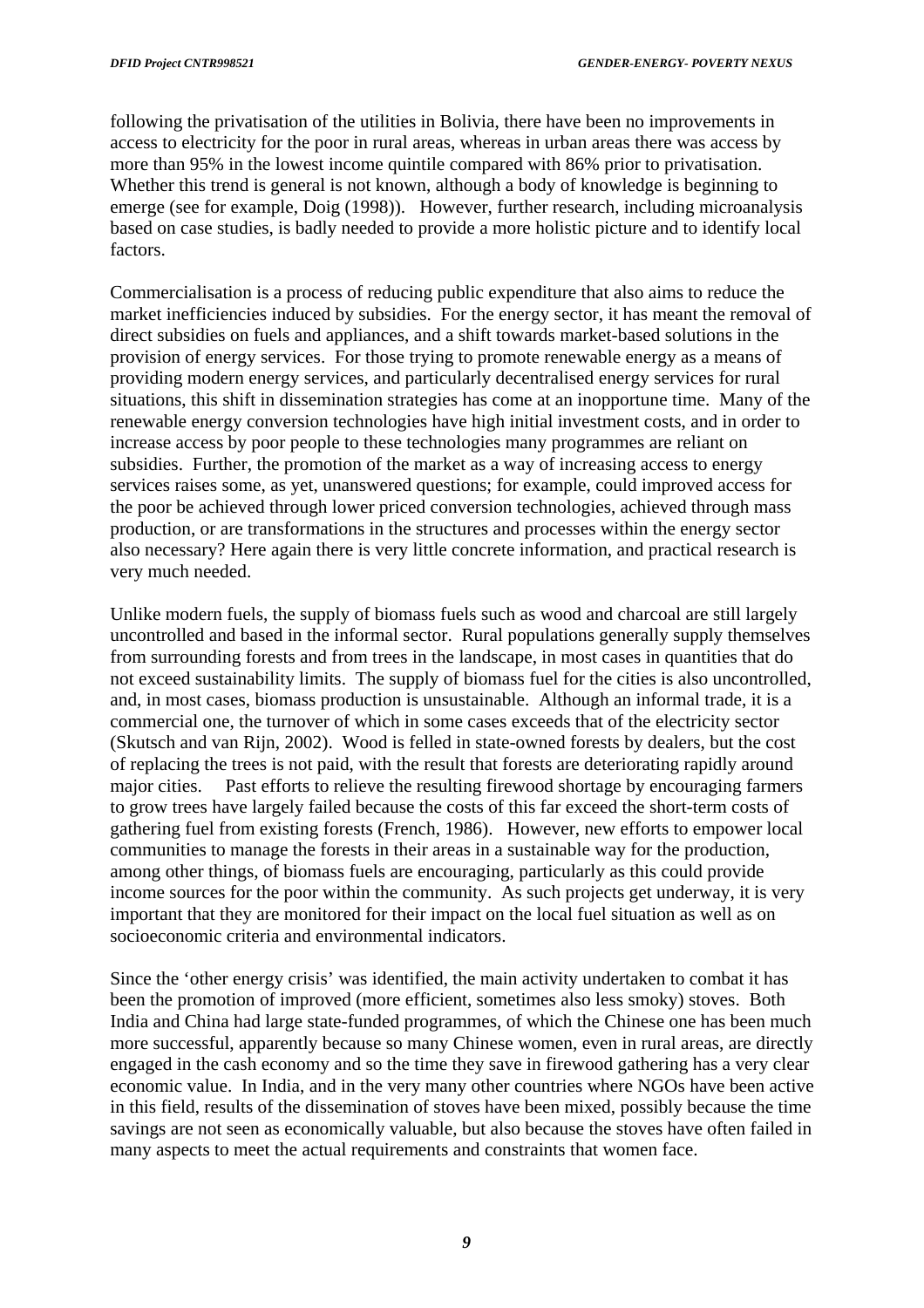.

<span id="page-10-0"></span>In the past, there has been a tendency to concentrate on *fuels,* such as electricity or petroleum, and the supply of these, or on *energy technologies,* such as solar equipment or improved stoves, within dissemination programmes. Recently, it is been suggested that the focus should be shifted to the concept of energy *services,* with the hope that this will enable better access by the poor (Woroniuk and Schalkwyk, 1998). What this implies is that far more consideration would be given to what people need energy *for,* and identification of the constraints or conditions around these end uses. This approach would seem to offer much better prospects as regards energy poverty since it requires much more attention on the nature of the problem at the user level, and implies a comprehensive analysis of the totality of user needs, rather than a piecemeal, supply driven, approach.

## **5. The gender component of energy poverty**

The energy-poverty nexus has distinct gender characteristics. Of the approximately 1.3 billion people living in poverty, it is estimated that 70% are women, many of whom live in female-headed households in rural areas. It is important to take note of this fact, not only because men and women have different energy needs and may have different ideas about sustainable livelihoods, but also because women and men have different access to resources

*"I am not even aware that governments pay attention to the social and gender implications of energy use! The exceptions may occur in two types of projects: (1) cheap energy sources projects (from the user side) and (2) social forestry or similar projects which do involve women as gatherers of forage and firewood."*  Consultation responses DFID Project *CNTR998521*

and decision-making. Women's access to decision-making within the household and community is restricted, limiting their ability to influence processes and resource allocation on many issues including energy.

There are a number of important questions that need to be considered when considering how energy poverty affects women.

#### *5.1 Who makes the decisions about energy within the household, and who benefits?*

The gender dimension of energy and poverty appears in a number of ways. In households where there are adult men and women, the gendered division of labour generally allocates to women the responsibility for household energy provision related to their spheres of influence in the household, in particular activities centred on the kitchen. However, when energy has to be purchased, men enter the decision-making process, for example in the purchase of batteries for radios. In South Africa, it was found that the high expenditure on batteries was for young men to listen to taped music; in many cases, female members of the household had no access to the equipment and no control over battery purchase (Makan, 1995). In some households, recreational equipment, such as TVs and radios, was bought before labour-saving equipment for domestic chores. Decisions about what to buy and who owns it were made by the male members of the household. The impact of such decisions on total household budgets should not be overlooked. Survey data from Uganda in 1996 showed that 94% of rural households not connected to the electricity grid used dry cell batteries, and were estimated to be spending about US\$6 per household per month on batteries (quoted in Barnett 2000). Barnett points our that although such batteries are convenient, they are a very expensive way of buying electricity, as in this form it costs about US\$ 400 per kWh.

Men can also influence the uptake of energy technologies in the women's domain of the kitchen. In Zimbabwe, men are reported to have rejected the use of solar cookers by their wives, since technology and its development are seen traditionally as a male preserve (Nyoni, 1993). Men will often decide on the stove technology if it is to be purchased (Tucker, 1999).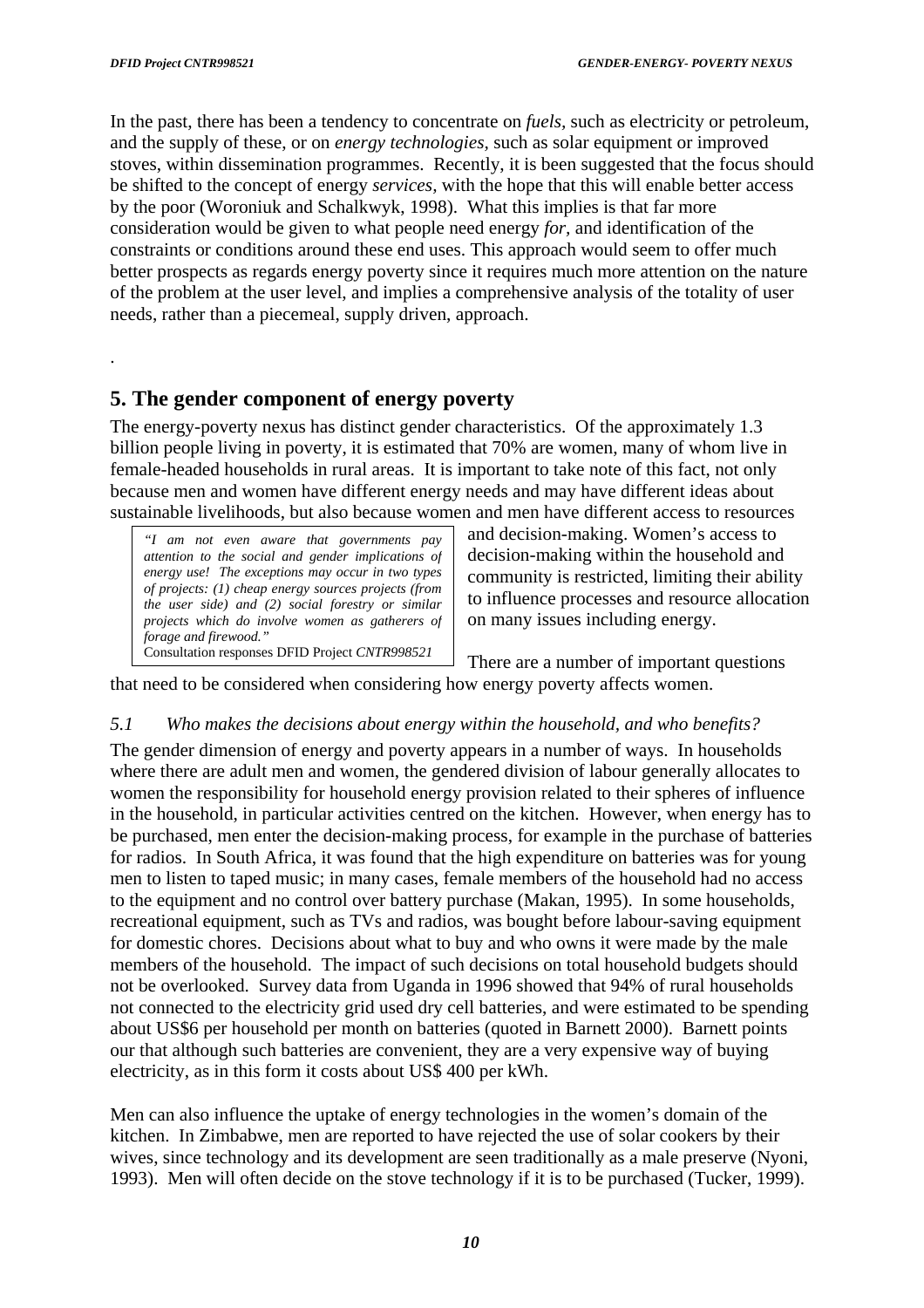l

<span id="page-11-0"></span>Men also make important decisions on other factors that influence cooking and kitchen comfort, for example material for kitchen walls and roofing (Dutta, 1997). Some men have also expressed concern about the use their wives would make of the time saved through using new stoves, while others saw it as an opportunity for their wives to undertake more productive activities (Wilson and Green, 2000). Women are also aware of the fact that savings in one area of drudgery can result in increased drudgery in another area; Jackson's (1997) study of women's involvement in water projects showed that some women deliberately adopted a nonparticipation strategy to avoid increasing their overall workload, is instructive in this matter.

There can also be distinct gender aspects to the distribution of benefits from modern energy carriers. For example, the evaluation of a rural electrification project in Tamil Nadu showed that men benefited more than women since the electricity was used to run irrigation pumps substituting for oxen-drawn water (Rengasamy et al., 2001). The care of the oxen was traditionally a task for men. They gained more free time when the number of draft animals decreased, and they used this time for involvement in politics and improving their agricultural methods, thereby increasing their social and human capital. However, electricity did not substitute for any of the tasks of women, and hence their strategic needs were not addressed.

Women and men have different perceptions about the benefits of energy, men see the benefits of electricity in terms of leisure, quality of life, and education for their children; while women see electricity as providing the means for reducing their workload, improving health, and reducing expenditure. However, women have also been found to benefit from access to television, such as in Nepal where it is reported that women's empowerment was enhanced when they could see pictures showing that they "don't have to remain as second class citizens" (quoted in Barnett, 2000).

#### *5.2 What are the implications for women of biomass fuel use?*

In poor households, biomass collection to meet a household's energy needs is the burden (physically and metaphorically) of women and girls. In rural areas, it can mean spending several hours a day collecting fuelwood loads of 20 kg or more. In urban areas, meeting family fuel needs can entail juggling tight household incomes in order to buy charcoal or kerosene; increased fuel prices result in less money for food and other essential items thus increasing household vulnerability. The responsibility for household energy provision affects women's health disproportionately to men's (for example, higher levels of lung and eye diseases due to the longer hours of exposure to smoke and particulates in smoky kitchens experienced by women compared to men<sup>[5](#page-11-1)</sup>). Fuel collection also reduces the time women have available for contributing to other aspects of livelihood strategies, and girls are frequently kept away from school to assist their mothers.

The full consequences of women continuing to rely on their own energy inputs and biomass fuels are not known. While there is some excellent research being carried out, much with the support of the World Health Organisation, into the effect of smoky kitchens on women's and children's health (see for example, Smith (1999)), other health linkages are not so well researched. For example, although the amount of time spent by women in collecting and carrying heavy loads of fuel is often noted, the damage these loads cause to women's spines is not documented. Mechanised transport, even bicycles, would be a great boon to women, not just for fuel transport but also for carrying other goods, such as harvested crops from field to

<span id="page-11-1"></span><sup>5</sup> Poorly vented cook stoves have been stated as having the same adverse health impacts as smoking two packs of cigarettes a day (quoted in UNDP press release *UNDP Pushes for Expanded Energy Services to Meet the Poor's basic needs,* 10 April 2002).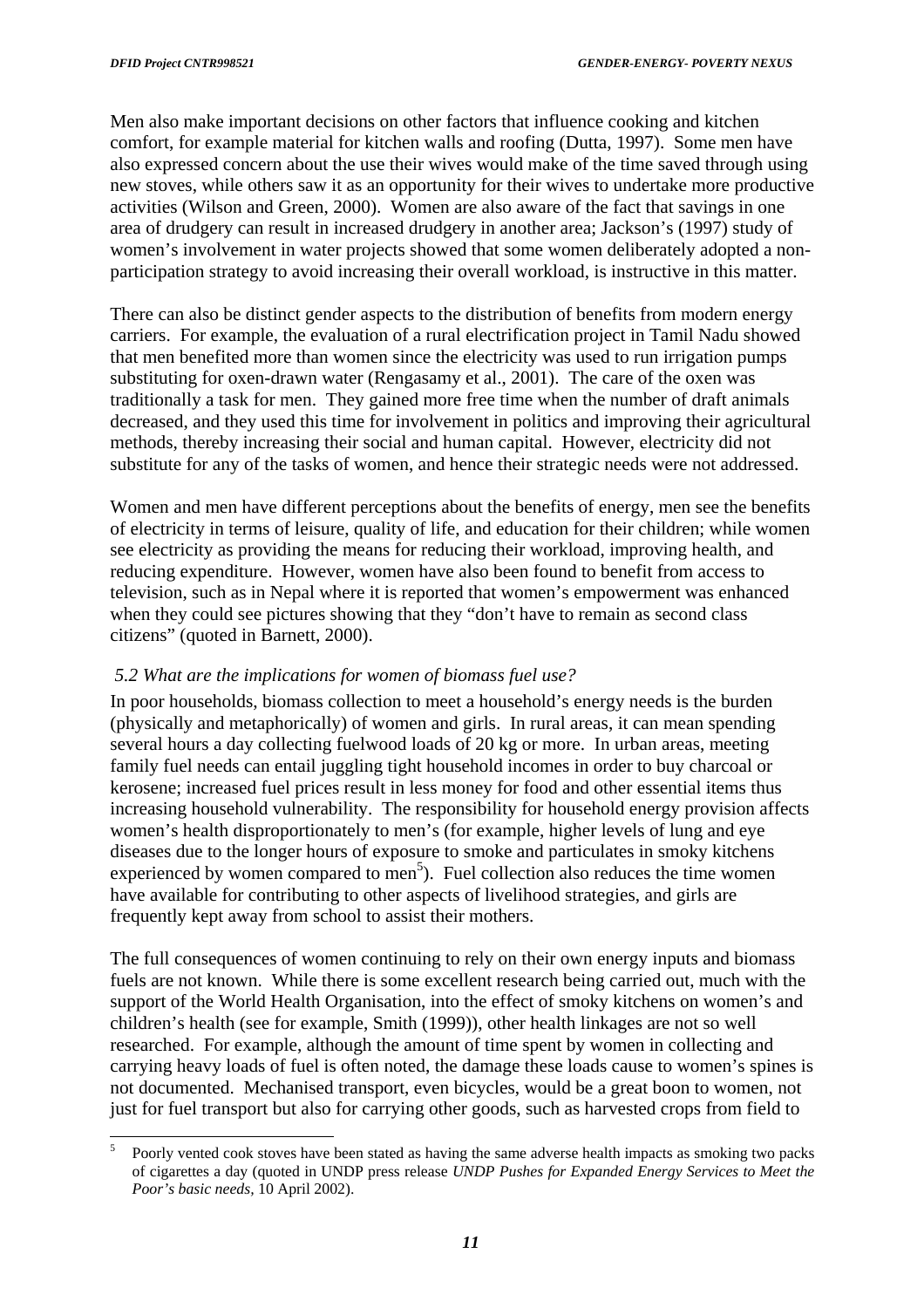<span id="page-12-0"></span>storage and market. Women are also responsible for a number of other survival tasks needed to sustain the household such as water collection, food processing and cooking. Many of these tasks are demanding in terms of both human energy and time; the preparation of many staple root crops and grains takes upwards of an hour of vigorous pounding. Energy interventions are available which could do much to reduce the drudgery involved in these daily household activities. For example, the human energy in grain preparation could be simply substituted by a milling machine.

The whole issue of women's time and effort saving (reduction of drudgery) seems not to receive the attention it deserves. This might be attributed to the fact that decision-makers and planners are not fully aware of the situation regarding women's physical labour. Women's survival tasks, based on their own metabolic energy inputs are, like biomass, invisible in energy statistics (Cecelski, 1999). As a consequence, the development of labour-saving devices, which could contribute significantly to women's wellbeing, is not high on the agenda.

A simple conclusion is clear: the burden of biomass fuel use is a major aspect of most poor women's lives. It absorbs large amounts of time in heavy work, it can have negative effects on health, and although this problem has been recognised for 30 years very little has been done about it.

#### *5.3 How do women cope with their energy problems?*

It would be incorrect to view women as passive victims of biomass use. Women have responded to fuelwood shortages by adopting management strategies to conserve fuel: they shorten cooking times, explore less fuel-intensive cooking and food processing methods, cook fewer meals, serve cold leftovers, change the types of food eaten, and purchase other fuels. Women are important managers of natural resources and also producers of biomass fuels. They make rational decisions about which resources to use and how to use them. A great deal can be learnt from such coping strategies. The history of projects that have attempted to introduce improved stoves is instructive. Many such programmes have failed, either, as suggested in Section 4, for economic reasons, or because the technologies have not fitted the real needs of the women concerned. Stoves may be simply not used, or not replaced when they get broken, a sure sign that the technology is not really popular. Where programmes have succeeded this has often been because local women have been involved in the design of the stoves, and particularly in the dissemination process. In one example, local women were trained as stove masons to market these services (Sarin, 1984). What can be learnt from this is that trying to convince women that improved, more fuel efficient, stoves are in their interest is doomed to failure unless the factors which women themselves consider important are taken into account. This general lesson may certainly be extended to other energy technologies.

#### *5.4 What are the implications for women of current energy policies?*

The current focus in energy policies and planning, as noted above, is very much on increasing the efficiency in the electricity sector through privatisation, and reducing subsidies on fossil fuels. The implications for women of this focus have not been well thought out. Although electricity has many benefits, it does not help address the major energy problem that most women in rural areas face in terms of their practical needs: their daily cooking requirements. Cooking with electricity is not cheap in terms of either the energy itself or the stove. Even if privatisation results in lower electricity prices (which is debatable) it is unlikely to meet cooking needs, even of richer women.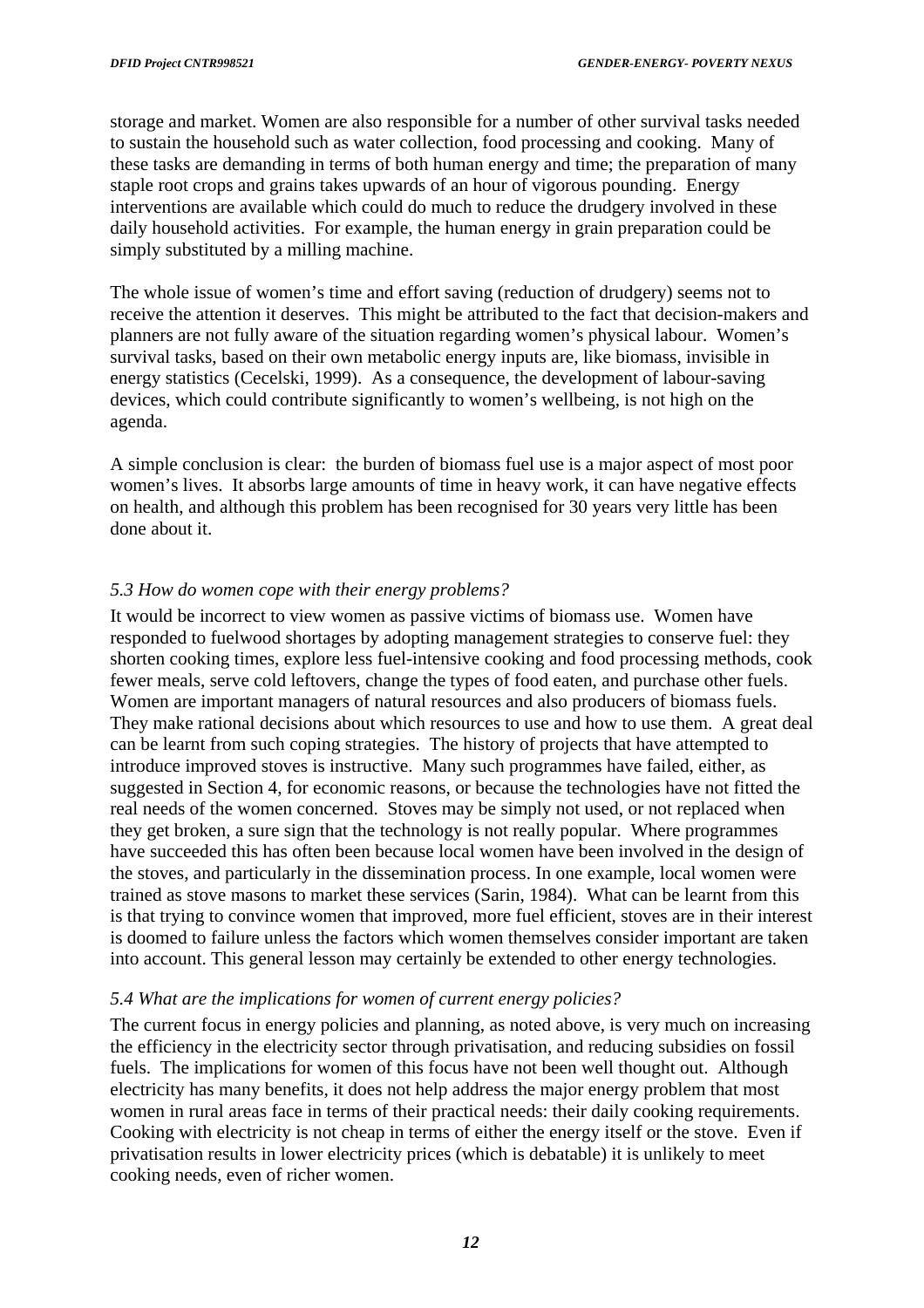<span id="page-13-0"></span>Stand-alone photovoltaic home systems are not capable of delivering sufficient power to cook family meals. Solar cookers seem to be undergoing a period of renewed interest with donors<sup>[6](#page-13-1)</sup> but the vast majority of past programmes have failed miserably. The popularity of solar cookers with cooks over the long-term has to be re-evaluated as new models and approaches are developed. The most serious objections to solar cookers are that cooking at midday does not coincide with the time of eating the main family meal in many cultures (Mandhlazi, 1999), and that many cooks prefer to cook indoors (Wilson and Green, 2000). Whilst it can be argued that this requires encouragement to change cooking styles, Green (2001) has pointed out that a shift to outdoor cooking can lead to a reduction is women's social capital. The cooking fire is seen in many societies as the social hub of the family, the women of the household are able to socialise with their families while cooking. In her work in South Africa, Green suggested that solar cookers might even lead to a breakdown of this social web. The real value of electricity for poor women lies in other things, in lighting, especially in public places where it increases their safety, and in mechanical applications such as milling.

Petroleum supply has also been affected by deregulation. In many places there have been reductions in subsidies on transport fuels, which has increased the cost of getting to work for women in urban areas and pushed up prices in general. Generally, however, governments still control kerosene prices. Despite this, women are often only able to buy this lighting fuel in small quantities that match their cash flows. Reductions in the subsidy would make the problem even worse.

Ideas on community forest management with a view to providing a sustainable supply of biomass fuels are only just starting on a project basis, and are scarcely represented in policies, but the implications for women need to be watched. Most of these projects aim to provide sustainable woodfuels for city populations, and in the long run they will inevitably entail higher commercial prices for wood and charcoal. This has serious implications for urban women's budgets in the short term, but in the long run it may act as an incentive for the development and marketing of better (more efficient) stoves, which should also have health benefits for women. It may also help improve the profitability of microenterprises, which frequently use process heat. The impact in rural areas of increasing the commercialisation of woodfuel is likely to be felt more gradually. However, unless action is taken on the biomass front in rural areas, both in terms of supply and in terms of combustion technology, women will continue to shoulder the very heavy burden of energy provision for their families for generations to come.

### **6 Moving women and their families out of energy poverty**

There is no doubt that energy plays a major role in meeting women's practical and reproductive needs (such as cooking, food processing and water hauling), but it can also be seen as a component necessary to meet their productive and strategic needs (lighting to enable evening study, street lighting for safety in attending community meetings, power for women's enterprise development). It is remarkable that the use of gender analysis in energy planning is virtually unknown, whereas it has been successfully used for many years in the health, water and agricultural sectors. This is evidently because the gender component in energy poverty

<span id="page-13-1"></span> $6\phantom{a}6$ <sup>6</sup> For example, a solar cooking workshop was organised in 1999 under the auspices of UNESCO and the European Union.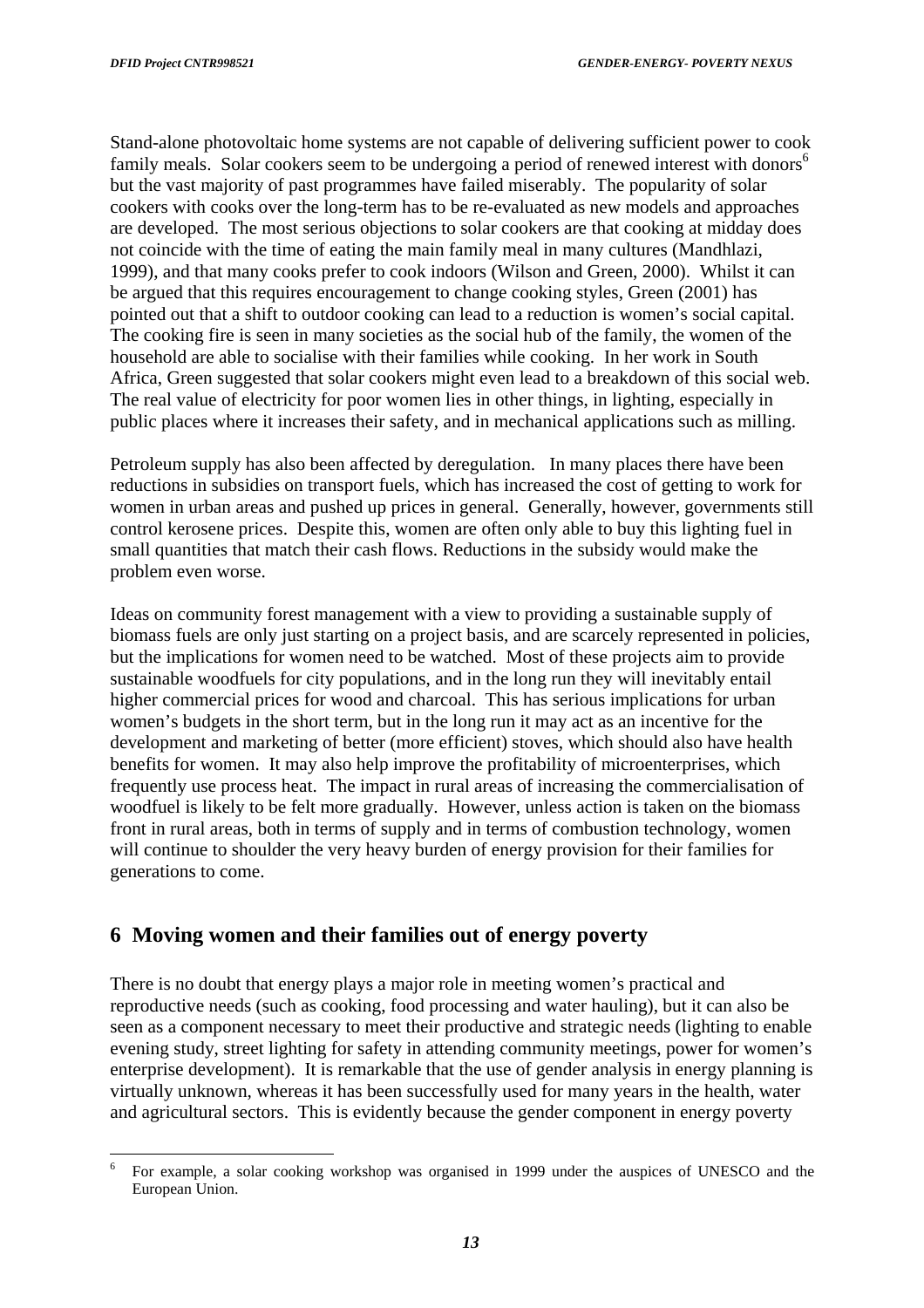has not been fully recognised. Energy planners have usually equated women's interest in energy with cooking, to the exclusion of other needs, particularly of needs related to productive activities and emancipatory goals. In addition, since the main focus of energy planning has been on fossil fuels to the exclusion of biomass fuels, even women's practical needs have hardly been addressed.

Table 1 illustrates how different forms of energy can be seen as contributing to women's practical, productive and strategic needs. It is important to recognise that energy should be seen not just as an efficiency or welfare element in development, but that it is also an indirect means for enhancing gender equity (Skutsch, 1998).

| <b>Energy Form</b> | Women's needs          |                         |                           |  |
|--------------------|------------------------|-------------------------|---------------------------|--|
|                    | Practical              | Productive              | Strategic                 |  |
| Electricity        | - pumping water:       | - increase possibility  | - make streets safer:     |  |
|                    | reducing need to haul  | of activities during    | allowing participation    |  |
|                    | and carry              | evening hours           | in other activities (e.g. |  |
|                    | - mills for grinding   | - provide refrigeration | evening classes and       |  |
|                    | - lighting improves    | for food production     | women's group             |  |
|                    | working conditions at  | and sale                | meetings)                 |  |
|                    | home                   | - power for specialised | - open horizons           |  |
|                    |                        | enterprises such as     | through radio, TV and     |  |
|                    |                        | hairdressing and        | internet                  |  |
|                    |                        | internet cafes          |                           |  |
| Improved biomass   | - improved health      | - more time for         | - control of natural      |  |
| (supply and        | through better stoves  | productive activities   | forests in community      |  |
| conversion         | - less time and effort | - lower cost of process | forestry management       |  |
| technology)        | in gathering and       | heat for income         | frameworks                |  |
|                    | carrying firewood      | generating activities   |                           |  |
| Mechanical         | - milling and grinding | - increases variety of  | - transport: allowing     |  |
|                    | - transport and        | enterprises             | access to commercial      |  |
|                    | portering of water and |                         | and social/political      |  |
|                    | crops                  |                         | opportunities             |  |

#### **Table 1 Possibilities for improving the position of women through energy**

The table does not however answer the question as to what women themselves want in terms of their fuel type and its acquisition. Do women want to continue to use wood/charcoal, albeit with more efficient stoves, because it fits with their traditions – in which case, what kind of improvements are needed - or would they prefer to use gas (biogas or LPG) or electricity because they value the convenience? Would rural women pay for wood (good quality, regular supply, in quantities that matched cash flow) if it relieved them of the burden of collection and freed them to participate in income generation, community activities, or to devote more time to their families? The answers to these types of questions are important for the formulation of policies that address women's strategic needs, and research is necessary to find the answers in a variety of contexts.

If gender aspects of the energy-poverty nexus are to be adequately dealt with, it is clear that two major transformations have to take place. Firstly, women have to be empowered to make choices about energy. Enabling choice is linked to issues of sustainable livelihoods and poverty alleviation, including access to income generating activities. However, there is more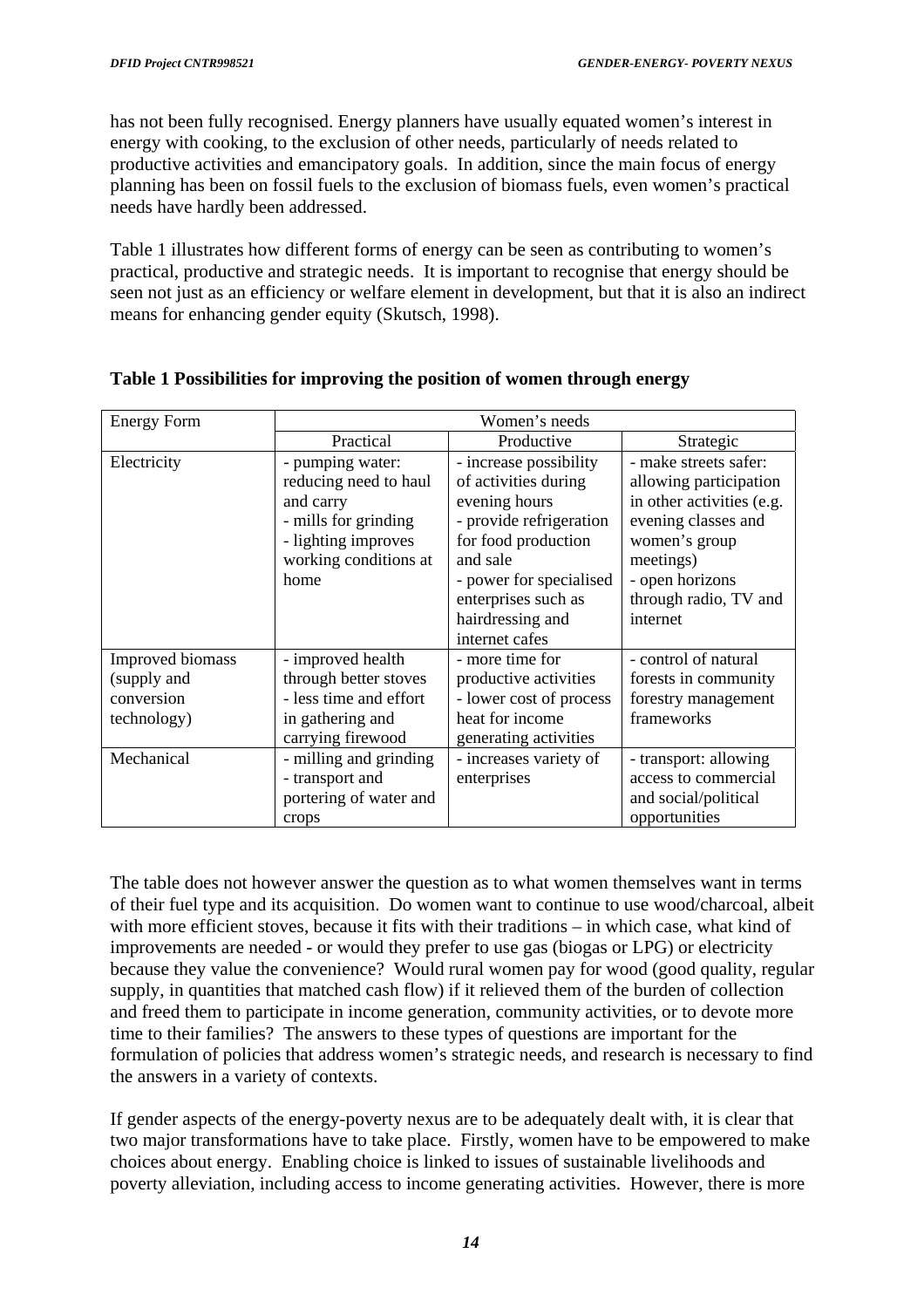<span id="page-15-0"></span>at stake than just improvements in women's financial resources. Women should be able to act upon the energy choices open to them, and their scope for this type of action is linked to decision-making within households. Such a shift in decision-making requires women's social and political empowerment.

Secondly, it also requires changes on the energy supply-side. It will require responsiveness by the energy sector in the provision of equipment using modern energy forms that reduce the drudgery of much of women's labour, and that at affordable prices. The challenge to the energy profession is evident.

# **7. Energy and sustainable livelihoods – opportunities and constraints**

One aspect of sustainable livelihoods is access to reasonable levels of income. In rural areas, this can be achieved in a number of ways: for example, through increasing the level of farm output, improving product quality, and paying fairer prices directly to farmers. However, as was noted earlier, the number of people who can be directly supported by farming is limited, and there is a need to stimulate new employment opportunities in rural areas. Energy is recognised as a critical factor in many farming and income generating activities (for example, charcoal making is itself an income generating activity). However, the processes and structures which enable better access to energy, as well as the linkages with other factors in the production process, have not been extensively researched in the context of sustainable livelihoods.

*"The energy use of both women and men needs to be better understood. Men and women often have different energy needs, as do people of different classes, locations, and so on. Disaggregation is the key, but don't focus on gender to the exclusion of commonsense"*

*".... it may be because very few direct information materials are available in gender and energy sector."* 

*"Indeed, a better understanding of gender implications of energy use is needed and energy planners and other stakeholders should be convinced that gender issues need to be integrated in the process. On the other hand: don't overdo things!"* Consultation responses DFID Project CNTR998521

A large part of the energy input in agricultural production in developing countries is in the form of human and animal labour (also known as animate energy). In a number of ways relying on this energy form limits output, and mechanisation (substituting for animate energy by mechanical energy) can contribute to improving production and food security. Irrigation through

pumped water is one of the most widespread end-use applications of non-animate energy promoted in development programmes.<sup> $\frac{7}{1}$ </sup> Crop processing (which often involves the substitution of animate energy by mechanical energy) and storage (refrigeration) can lead to better quality products and to higher cash returns, leading to reduced vulnerability and increased food security.

As was observed earlier, many farming households have already diversified their livelihood strategies, and in rural areas there are already a number of small-scale enterprises. Some enterprises are linked to agriculture, for example, leather working, food processing and textiles; while others are not, for example services such as shops and bars, and brick making. Almost all, however, use energy in some form. Many are seasonal activities, producing primarily for the household's own consumption with any excess for sale. There is no doubt

l

<span id="page-15-1"></span><sup>7</sup> Not always with positive results, e.g. due to salination of land.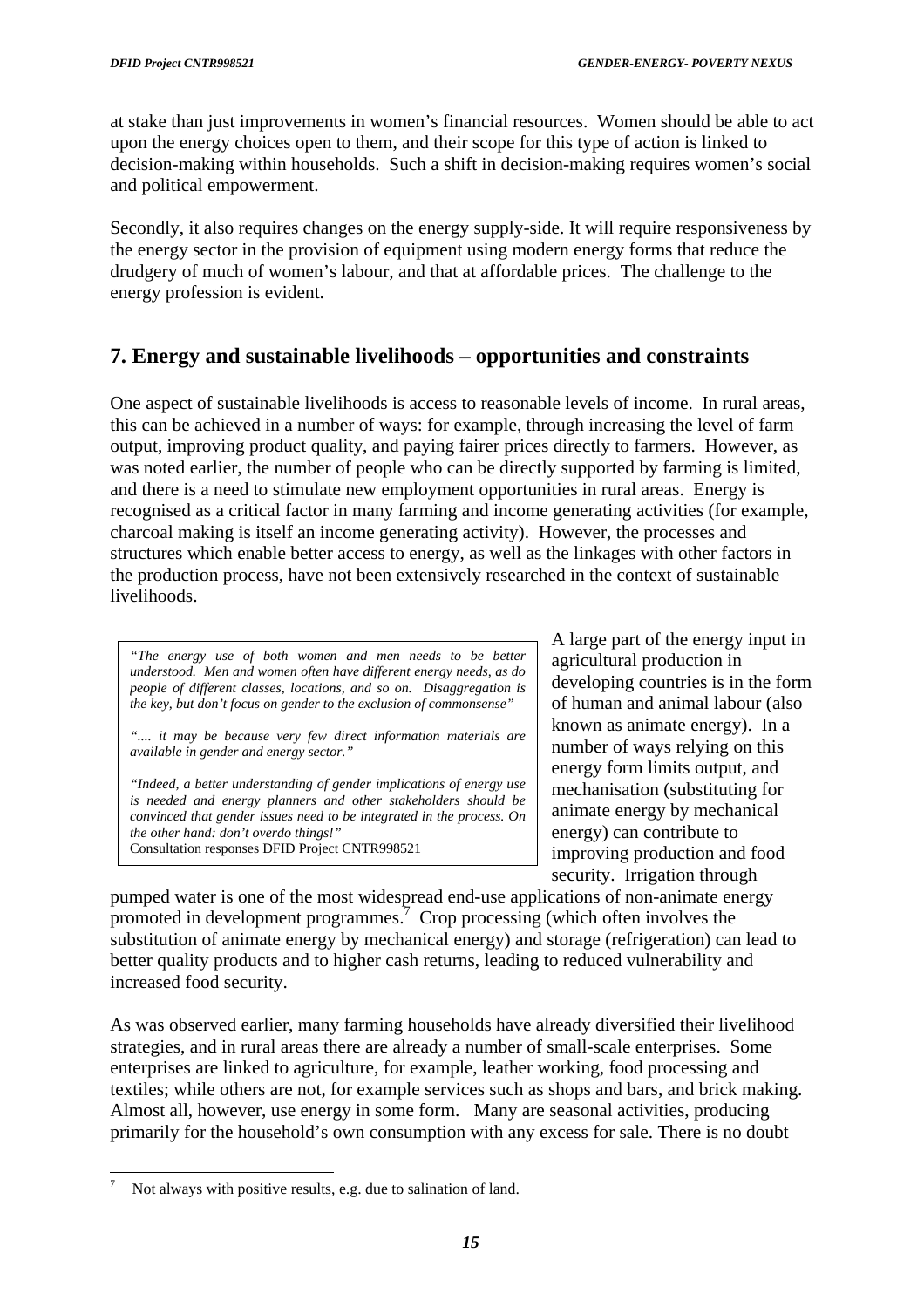l

that many of these enterprises could be made more efficient and their sustainability could be improved, not least by reliable and improved forms of energy.

The role of energy as an input factor in small business sustainability is a particularly underresearched area. What constraining role does energy play in the sustainability of small-scale enterprises? The use of stand-alone renewable energy systems such as biomass, wind, solar, and small-scale hydro is being increasingly promoted in response to the high delivery costs of modern energy forms to rural areas<sup>[8](#page-16-0)</sup>. Most of the focus in the 1990s was on the provision of electricity, most notably in the form of photovoltaic systems for electric lighting in

*The introduction of Solar Home Systems in rural areas of some developing countries was approached as a technical and managerial exercise and not as part of an integrated development process.*  Consultation responses DFID Project CNTR998521

households, usually for consumptive rather than productive uses (van Campen et al., 2000). As noted above, existing businesses rely largely on animate and biomass energy. The opportunities for the substitution of animate energy (and a reduction in drudgery) and fossil fuels with renewable sources of energy, or for improving biomass energy efficiency (with its associated environmental benefits), have hardly been explored<sup>[9](#page-16-1)</sup>.

Electricity is not the best form of energy for meeting every need. As noted, it is not the cheapest means of cooking, and it can have a low efficiency in providing process heat for many production processes. Thus, biomass is likely to remain the main energy carrier for these types of applications. However, there has been little investment in modern and efficient small-scale biomass conversion technologies, and there has been very little support for the promotion of such technologies in energy programmes, although there are a number of NGOs working in this area (see for example, Tedd et al., 2001). Moreover, attempts to ensure sustainability of biomass supply (for example, sustainable forest management by communities) are in their infancy and have hardly been evaluated, although this type of participatory environmental management itself offers major opportunities for income generation and livelihoods diversification, as well as fuel provision and environmental protection.

Rural people are probably hardly aware of the possibilities of modern energy carriers as substitutes for existing energy sources, or of the potential that these sources open up. What is known is that rural people place a high priority on electricity, but primarily for lighting and entertainment, for example radio and television; and it appears that they do not see the opportunities for making productive use of electricity, with the exception of irrigation. In Nepal, by the early 1980s, 28 district headquarters had been electrified by stand-alone systems. Ten years later, it was found that none of these supplies were being used for productive purposes, except for one photocopier (Aitken et al., 1991). Whether this was due to other shortages, such as skilled labour, entrepreneurship, transport and markets, has not been determined (Clancy and Hulscher, 1994).

A further opportunity for diversifying rural economic livelihoods is in the business of providing energy services to rural people. There is little known about the constraints entrepreneurs face in starting up such enterprises, but the need for local energy suppliers (e.g. solar powered battery charging, microhydro installations with mini-grids) and the need for agents who can supply, install and repair the energy hardware is evident. The state is not

<span id="page-16-0"></span><sup>8</sup> See, for example, the Village Power Conferences: [http://www.rsvp.nrel.gov/vpconference/vpconference.html;](http://www.rsvp.nrel.gov/vpconference/vpconference.html) Turkenburg, 2000.

<span id="page-16-1"></span><sup>&</sup>lt;sup>9</sup> The Global Environmental Facility and FAO recently held a workshop devoted to this issue (see van Campen et al., 2000)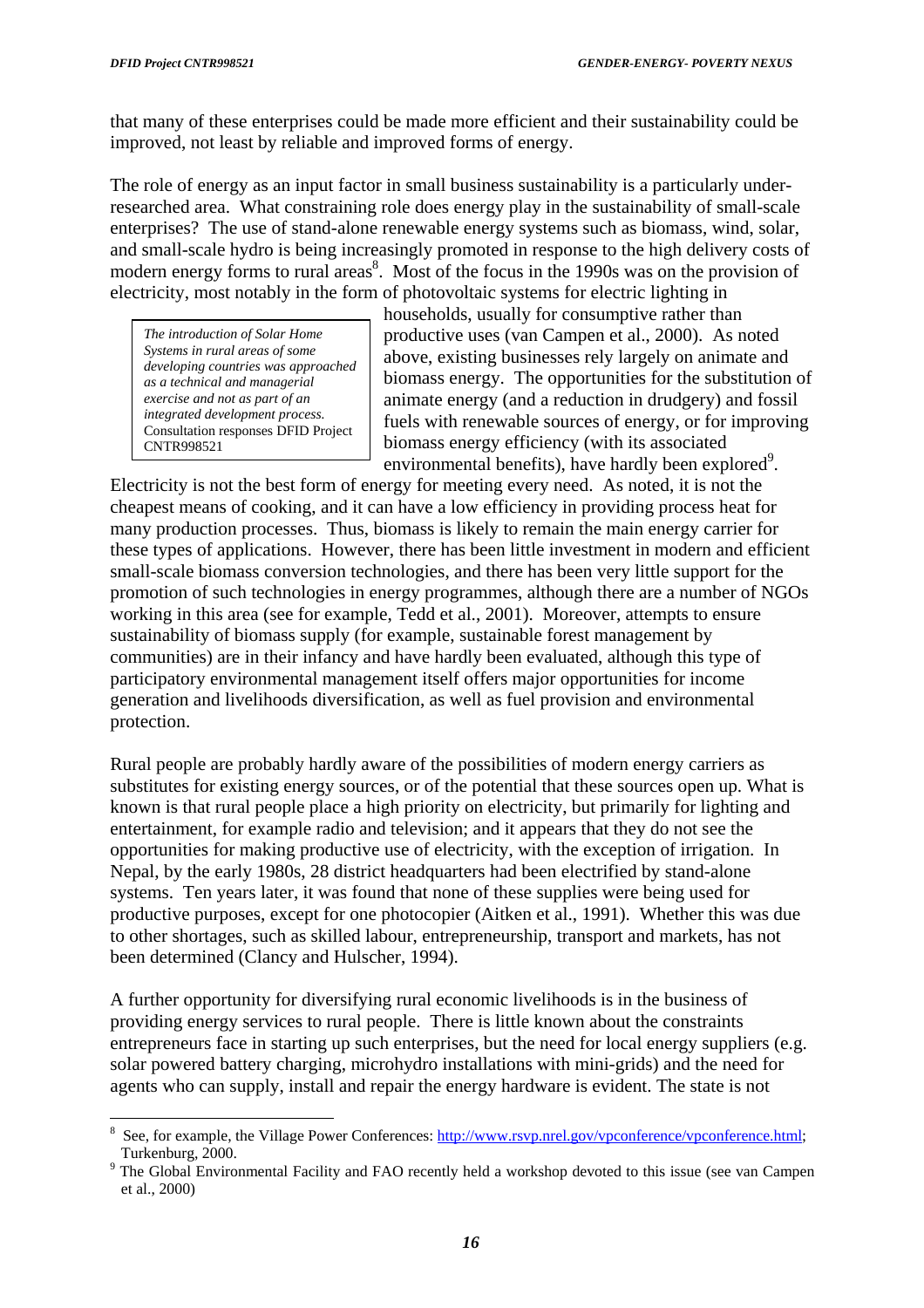<span id="page-17-0"></span>equipped to undertake this kind of activity at the local level, so until a cadre of small scale, essentially self-supporting, local technicians and business people is in place in rural areas, it is hard to imagine how any serious changes can take place in the nature and quality of energy provision for the majority of the population.

## **8. Gender, Energy, Poverty, and Sustainable Livelihoods**

In most developing countries, the majority of informal sector enterprises are owned and operated by women, with women making up the largest proportion of the work force. Despite this, the contribution of women entrepreneurs to national economies is not explicit in national statistics, leading to the development of policies that do not deal with the specific barriers faced by women linked to their gender-defined roles. Their enterprises tend to be concentrated in a relatively narrow range of activities: beer brewing, knitting, dressmaking, crocheting, cane work and retail trading. These activities tend to have disproportionately low rates of return compared to the activities undertaken by men. However, despite the low financial returns, women's enterprises provide important sources of household income, even in male-headed households. Women-headed enterprises are frequently located in the home, and these "cottage industries" tend to be overlooked by agencies because they are in the informal sector, which is diffuse and difficult to reach. When women are forced to close their enterprises, it is often for non-business reasons, and linked to factors associated with working from home. The low rates of return prevent inward investment, hindering innovation and expansion which are regarded as key factors in enterprise sustainability (Grosh and Somolekae, 1996). There is little research to explain what forces drive these start-ups and shutdowns, and how gender influences these processes. Women's access to resources (such as credit, land and education, which are recognised as key factors in microenterprise development) is significantly less than that of men. Generally, research in small and mediumscale enterprise sustainability indicates that a lack of working capital is one of the two most common causes of enterprise failure (Grosh and Somolekae, 1996). Although there are a number of microcredit programmes targeting women, Bangladesh's Grameen Bank being the most well known, research is increasingly questioning whether women are able to fully utilise the credit, and what degree of control they retain over the loans once disbursed (Baden et al., 1994). Women's access to decision-making within the household and community is also restricted, reducing their ability to influence processes and resource allocation. Given the disproportionate number of poor women in rural areas, research which takes into account gender aspects of the transformation of structures and processes could make a significant contribution to the development of gender-equitable sustainable livelihoods.

The role of energy in the sustainability of women's enterprises is also not well understood. In food processing enterprises it has been estimated that energy costs are 20 - 25% of the total inputs, which would suggest that technological interventions could increase the scale and profitability of these businesses. Box 1 gives some examples of how energy can act as an opportunity or a constraint on women's productive activities.

The types of enterprises that women are traditionally involved in are energy intensive and rely on biomass fuels. Even in rural areas, women may have to buy fuelwood to run enterprises such as beer making (McCall, 2001). An important issue is what sort of mechanisms can assist women in gaining access to improved energy services. Grain mills, which are very popular with women, since they improve product quality as well as reducing women's labour, are typically only provided by the private sector, and are still absent in many rural locations. A much more systematic approach is needed, possibly with some form of incentive to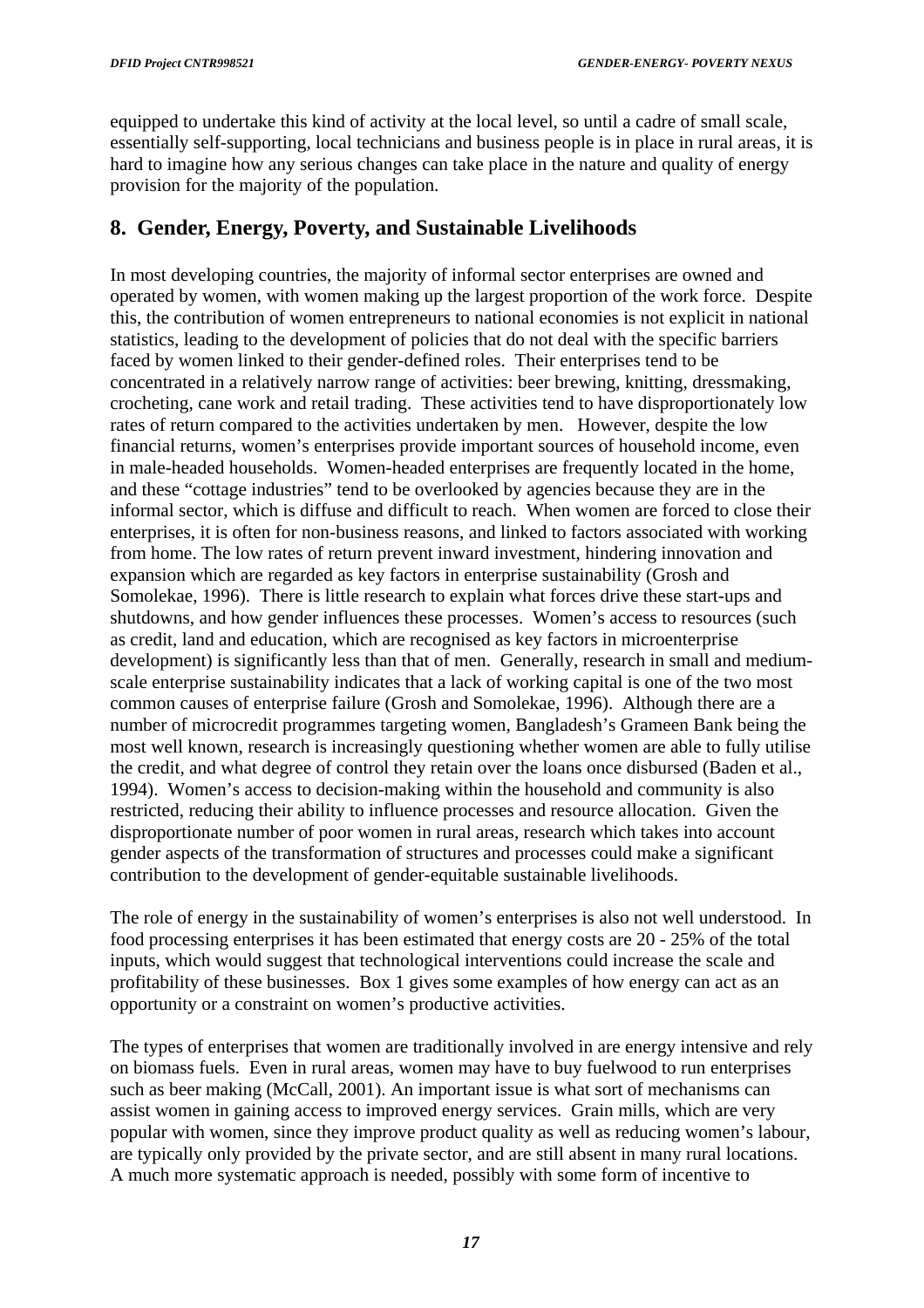encourage the spread of mills to areas not yet served. A general rule that can be learnt from attempts to introduce technology for women is that if it does not reduce the labour in household tasks then, no matter how beneficial the technology, it is likely to have low acceptance. A further lesson is that if women do not control decision-making over household purchases, and do not have access to credit, then there will be limited take up.

Box 1: Energy in livelihood strategies: improving the position of women

Energy availability that creates opportunities (increased income/more sustainable use of natural resources)

- Community-level sustainable management of forests can provide income through organised firewood production and sale.
- Energy entrepreneurship as a secondary activity for community service and income generation.
- Improved technologies for charcoal production can boost sustainability and incomes.
- of various small-scale enterprises (sawing, food processing etc.). • Availability of mechanical and process heat technologies can be a stimulus to the start up
- Electricity may enable the start up or expansion of small-scale service enterprises such as hairdressing, photocopying and internet cafes.

Energy scarcity as a constraint (which if removed, can bolster other activities, reduce vulnerability, improve food security, increase wellbeing)

- Lack of transport for moving harvest products to storage and to market may be a disincentive to produce (increases vulnerability, and reduces food security).
- Lack of electricity may hold back development of services in rural areas (both public and private).
- Poor cooking technology results in unnecessary ill health for women and children reducing their productivity (and threatening wellbeing).
- Lack of cheap, easily available, fuel forces women to spend large amounts of time gathering fuel, and restricts the boiling of water and in some cases the adequate cooking of food resulting in ill health (threatens wellbeing, increases vulnerability) as well as limiting time available for other enterprises.

There are positive examples of women taking up energy technologies that have contributed to increasing their incomes. For example, women's groups in Ghana use LPG for fish preservation, giving them a better quality product than when using wood, and enabling them to reach export standards, considerably improving their income (Mensah, 2001). Another example is the Multi-Functional Platform (Burn and Coche, 2001). The platform consists of a diesel engine mounted on a chassis to which a variety of end-use equipment can be attached, such as grain mills, battery chargers, oil presses, welding machines and carpentry tools. In addition, the engine can be used to generate electricity for sale, which opens up the prospect of women becoming energy entrepreneurs and setting up their own electricity service companies. Platforms have been installed in 80 Malian villages, and there are plans to extend the project to other African countries.

Women may in fact be ideal candidates to become energy entrepreneurs, as has been argued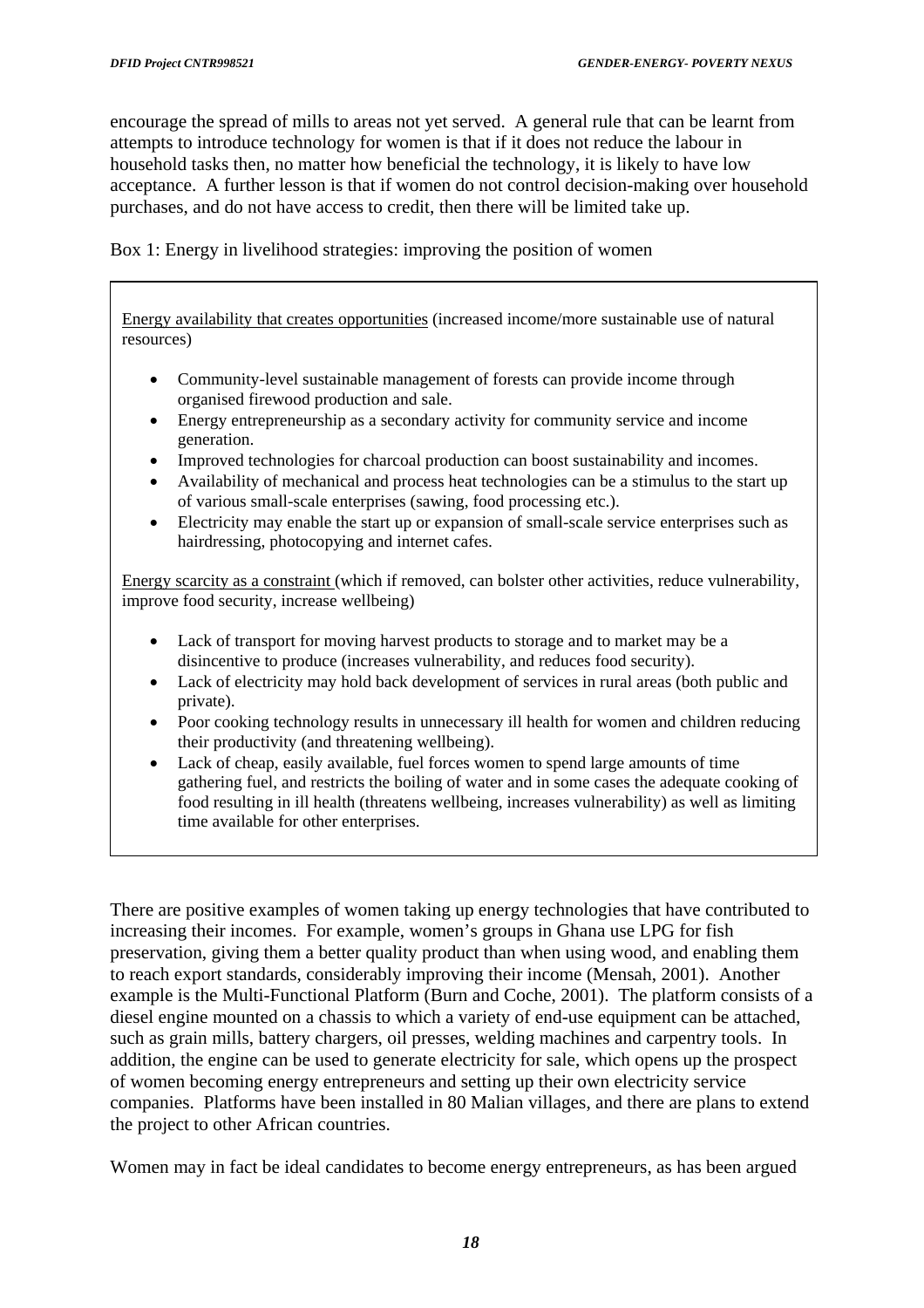<span id="page-19-0"></span>by Batliwala and Reddy (1996). Madhu Sarin's work in India has indicated that improved stove programmes run by women tend to be rather successful because they are able to more easily approach their clients (Sarin, 1984). However, energy entrepreneurship could extend beyond stoves to include energy services, for example the supply of, and even the repair of, modern energy appliances such as solar panels. There is an enormous need for agents in rural areas who can distribute such equipment on a commercial basis, albeit with some support in the short term. Women who live in rural areas know and understand local circumstances and needs, and may have a much clearer idea about the energy services that rural people want. In addition, a woman may be able to sell more effectively to other women, since access to female clients is not hindered by social constraints. This may in fact be the best route to greater women's participation in energy choice.

However, as noted earlier, the extent to which electricity can contribute significantly to poverty alleviation is not clear. Many women's income-generating activities are based around process heat, for which end-use electricity is not a realistic option. Where electricity is available in rural areas, it is mainly used for lighting, which can extend evening working hours with both positive and negative effects. More research needs to be done into what use is actually made of the lighting and electricity. A common fear expressed by development workers is that electricity may add to the burden of a woman's working day. There are mixed findings on this. A study into the socioeconomic impacts of rural electrification in Namibia showed that women did stay up later than men, not working but socialising. (Wamukonya and Davis, 1999). In addition, if as a result of improved lighting, women themselves choose to work longer hours to increase their own income, this could be seen as an indicator of empowerment rather than as a of loss of welfare.

# **9. Conclusions – the way ahead**

A basic conclusion of this paper is that the energy dimensions, both of the poverty-gender nexus and the livelihoods analysis, have been poorly understood and, hence, their significance underestimated. It is also worth noting here that gender analytical tools and frameworks that are in standard use in the agriculture, health and water sectors (the Harvard Matrix, Gender Analysis Matrix etc.) are hardly used in energy planning. This is partly because these tools do not fully meet the needs of energy planners, focusing on general aspects of women and men's relative situations, rather than on the specific energy dimensions of poverty. To an extent the existing gender tools can be adapted to the energy sector to bring to light hidden aspects of the poverty-energy-gender nexus, but there is a clear need to develop tools specific to the energy sector to ensure that all aspects are analysed. These gender and energy tools need to be 'user friendly' to help social planners incorporate energy dimensions in their work, and energy planners to see the gender and poverty aspects of theirs.

A number of relationships between energy, poverty and gender are clear. The poor, in general, pay more for energy than the rich, certainly in relative terms but also often in absolute terms. Those living in poverty cannot afford the upfront cash for appliances which increase the efficiency of fuel use, or enable the transition from traditional energy to modern energy. The options for poor people are in fact very limited indeed, a situation which has been called *energy poverty.* Biomass fuels (wood, charcoal, dung etc.) are likely to remain for some time the primary fuels for process heat and cooking because electricity is in almost all situations more expensive for such applications. Other options, such as solar cookers and household biogas systems, have not been able to meet the demand for cooking energy,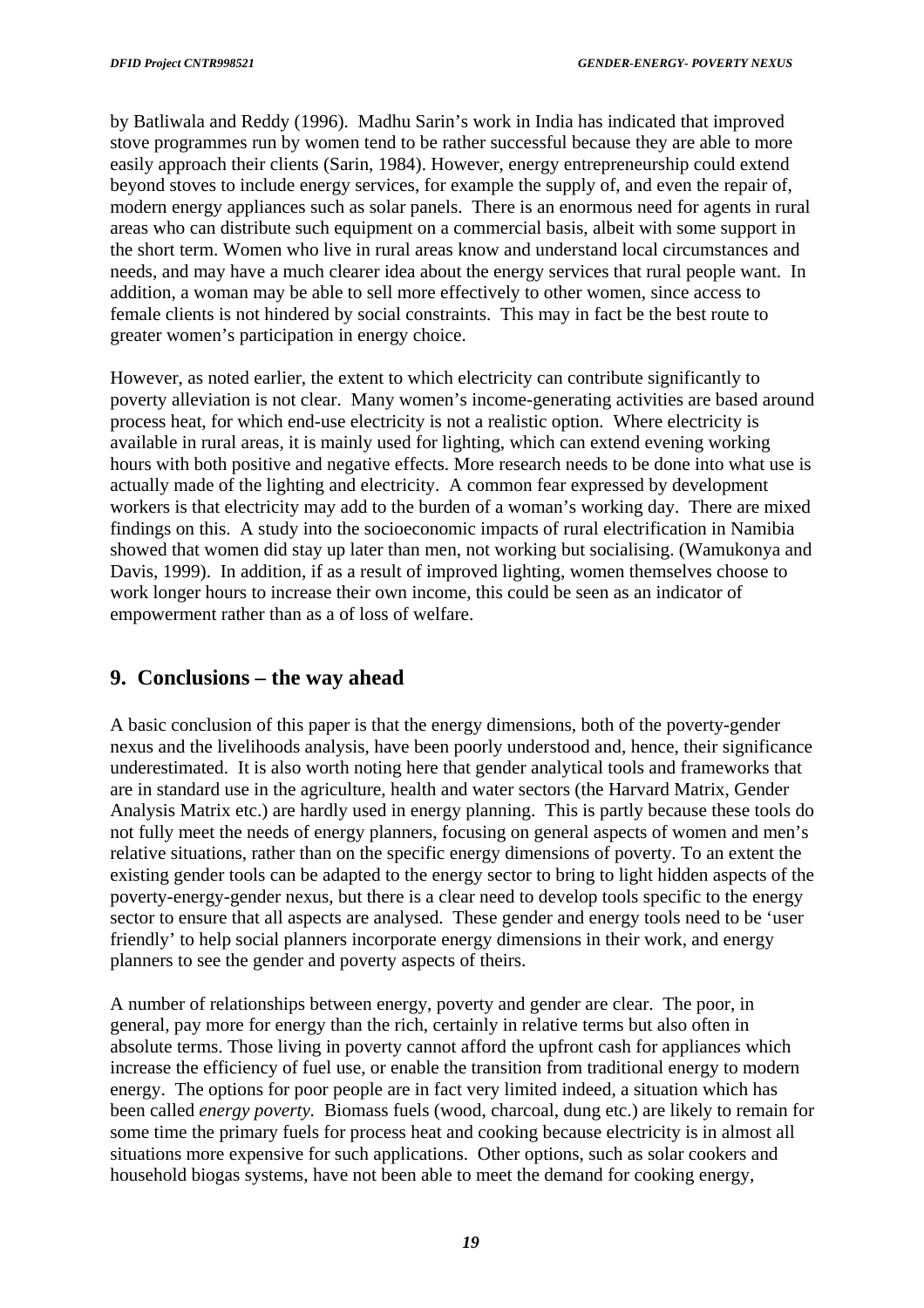probably because they require significant changes to cooking practices or are too expensive. Consequently, alternatives to biomass have not achieved widespread use, especially through commercial channels. The supply of biomass resides in the informal sector, which contributes to its 'invisibility' in formal statistics. Biomass supply is usually beyond the influence and control of energy sector professionals. The lack of visibility plus divided ministerial responsibility leads to minimal interest and investment at the national and donor level. Coherent policy is desperately needed, not least to achieve sustainable biomass fuel supply. In addition, equipment for improved small-scale combustion of biomass fuels has had hardly any support. There have been some improved stove programmes, although these have had very mixed levels of success. Interest in household energy seems to have declined. The situation with improved biomass technologies for the kinds of small-scale industries that are run by poor, rural and urban people is worse.

This paper set out to examine the question as to whether we have the energy to meet gender concerns in development, which has been interpreted here to mean: does energy meet women's practical, productive and strategic needs? Women living in poverty are particularly badly served by the energy forms they are using at present: the burden of fuelwood collection and the detrimental health effects of cooking over smoky fires are well known. However, the impacts of poor quality fuels and energy scarcity extend beyond cooking; for instance, they increase vulnerability and threaten wellbeing. It is well known that increasing energy availability can bring improvements to vulnerable households; for example, health improvements through smokeless stoves and increased time available to women for income generation. However, the form in which energy is provided needs to be taken into account; for example, mechanical energy may be useful for transport and grain milling, and electricity for lighting small enterprises. The evidence for the contribution energy can make to meeting women's strategic needs is only now beginning to emerge; for example, electricity creates safer streets at night, enabling women to attend meetings, participate in education classes, gain a feeling of self-worth and link to the outside world through access to television. We have the energy in a variety of forms and there is a reasonable choice of technologies. The challenge then becomes, to enable women to access this energy with its associated conversion equipment for meeting all aspects of their needs, as well as contributing to their empowerment. More involvement of women in the energy sector would make a significant difference in meeting the challenge. Involvement needs to be at different levels, not only in terms of the decision making about energy choices in the household, but also as active agents, such as energy entrepreneurs and as managers of forests for sustainable biomass fuel supply.

The supply of energy to meet gender needs requires an approach to energy planning that focuses on *energy services*, that is to say on a comprehensive demand-side analysis of all the energy needs of poor people to support all their livelihood functions, taking into account their particular constraints and opportunities. This approach would be better than the current supply-side approach that simply takes as its starting point the provision of modern energy carriers such as electricity, petroleum or gas, or of equipment of a particular type (solar technology, biogas).

Whilst the commitment to energy for meeting the Millennium Development goals at the recent World Summit on Sustainable Development is to be welcomed, a considerable amount of policy is made on the basis of assumptions rather than on microlevel evidence on the benefits of access to energy services by the poor. An example of a typical myth is "electric lighting improves educational performance and life chances". The truth is that we simply do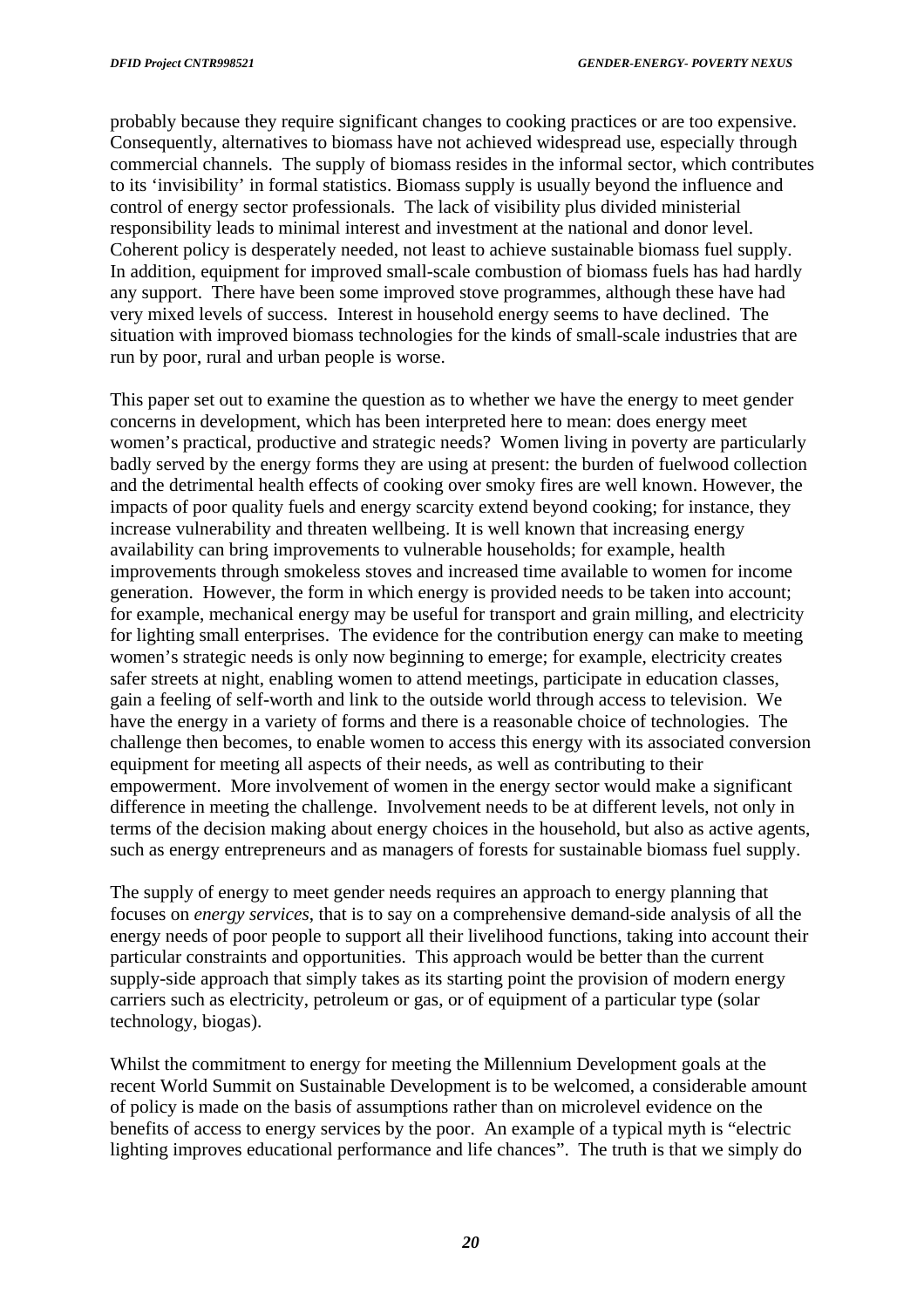<span id="page-21-0"></span>not know whether electricity really leads to greater educational success<sup>10</sup>. A number of other questions have also been raised throughout this paper concerning the impacts of energy and the potential/feasibility of improving the situation in terms of sustainability. In particular, in order to build up a body of evidence, the following areas of the gender-energy-poverty nexus, within a sustainable livelihoods framework, need attention and further research:

- Comparative studies of women's strategic energy needs.
- The role of energy in women's productive needs, and the extent to which energy provision has been a stimulus to women's small-scale enterprises.
- The processes by which women are enabled to become energy entrepreneurs.
- A more holistic approach to the analysis of the impacts of biomass collection and use on women's health, including the physical effects of carrying such heavy loads.
- The effects of the privatisation and commercialisation of energy services on enabling people to move out of poverty.
- The processes and structures which would enable better access to energy, as well as the linkages with other factors in the production process that can lead to more genderequitable sustainable livelihoods.
- Impact assessments of community forest management in meeting women's strategic needs and livelihoods diversification, as well as fuel provision and environmental protection.
- The impact of access to improved (in terms of quality and reliability) lighting and electricity on the livelihoods of women and men.
- New, more appropriate, analytic and data gathering tools for practical use in the field that bring out the energy dimensions of gender and poverty issues.
- Comparative studies of the urban gender-energy-poverty nexus linked to livelihood strategies.

# **10. References**

l

- 1. Aitken J M, Cromwell G and Wishart G (1991), *Mini and Micro-hydropower in Nepal*, Kathmandu: ICIMOD Occasional Paper No 16.
- 2. Baden S, Goetz A M, Green C and Guhathakurta M (1994), *Background to Gender Issues in Bangladesh*. BRIDGE Report No 26. http://www.ids.ac.uk/bridge.
- 3. Barnes D (1995), *Consequences of Energy Policies for the Urban Poor.* FPD Energy Note No7, The World Bank, Washington.
- 4. Barnett A (2000), *Energy and the Fight against Poverty*, Paper given as part of series of Economic Research Seminars at Institute of Social Studies, The Hague, 29<sup>th</sup> June 2000.
- 5. Barnett A (2001), *Looking at household energy provision in a new way: The Sustainable Livelihoods approach,* Boiling Point 46, pp30-32.
- 6. Barja G and Urquiola M (2001), *Capitalization, Regulation, and the Poor: Access to Basic Services in Bolivia*, UNU/WIDER Discussion Paper No 2001/34.
- 7. Batliwala S and Reddy A K N (1996)*, Energy for Women and Women for Energy: A proposal for women's energy entrepreneurship,* Energia News No1, pp11-13
- 8. Burn N and Coche L (2001), *Multifunctional Platform for Village Power,* in "Generating Opportunities: Case Studies on Energy and Women", UNDP, New York. ISBN 92-1-126124-4.
- 9. Cecelski, E (1999) *The Role of Women in Sustainable Energy Development*, Report to the National Renewable Energy Laboratory, Bolder Colorado, USA.
- 10. Clancy J and Hulscher W (1994), *Bringing Power to the Rural People: The Electric*

<span id="page-21-1"></span> $10$  DFID KaR project R8020 aims to examine the available evidence and so resolve this issue (Downing, 2002).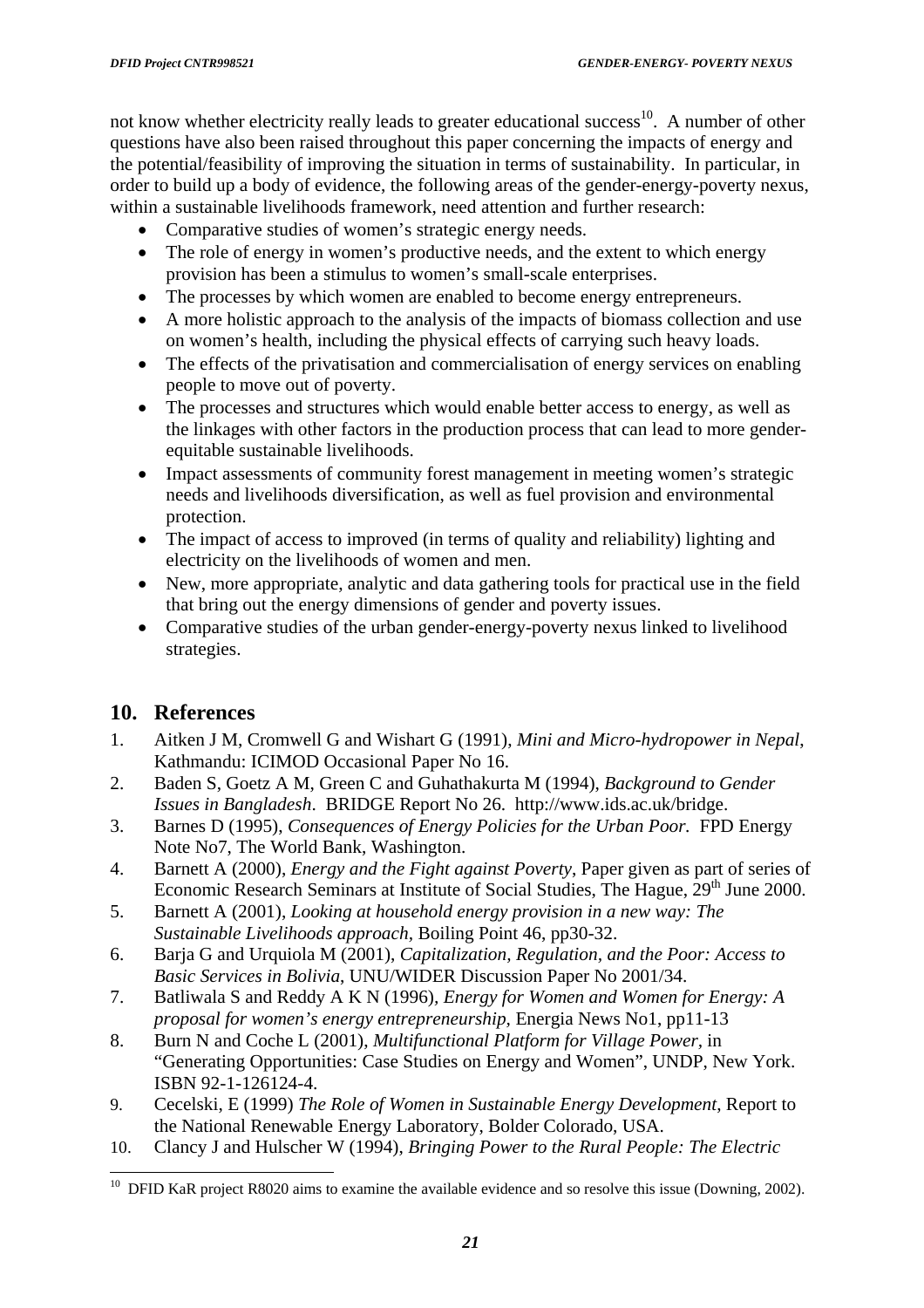*Light at the End of the Poverty Tunnel,* in "Towards Sustainable Development" M M Skutsch, H Opdam and N G Schulte Nordholt, Technology and Development Group, University of Twente, Enschede, The Netherlands. ISBN 90-365-071-2.

- 11. DFID (2002), *Energy for the Poor: Underpinning the Millennium Development Goals*. Department for International Development, London. [http://www.dfid.gov.uk](http://www.dfid.gov.uk/). ISBN 1- 86192-490-9.
- 12. Doig A (1998), *Energy Provision to the Urban Poor*. DFID KaR Energy Project R7182. [http://www.dfid-kar-energy.org.uk](http://www.dfid-kar-energy.org.uk/)
- 13. Downing C (2002), *Energy Use to Reduce Poverty.* DFID Energy Newsletter No 14, p5.
- 14. Dube I (2002), *Energy Services for the Urban Poor Part 1.* AFREPREN Working Paper No 297. AFREPREN/FWD, Nairobi, Kenya. http://www.afrepren.org
- 15. Dutta S (1997), *Role of Women in Rural Energy Programmes: Issues, Problems and Opportunities*, ENERGIA News No.4, pp11-14.
- 16. Eckholm, E. (1975), *The Other Energy Crisis: Firewood*. Washington DC: Worldwatch paper no 1
- 17. ESMAP (1999), *Household Energy Strategies for Urban India: The Case of Hyderabad*, Washington.
- 18. Feenstra M, Clancy J S and Skutsch M M (2001), *Bibliography of Gender and Energy*, Technology and Development Group, University of Twente, The Netherlands. Prepared under DFID Contract CNTR998521.
- 19. French, D. (1986) Confronting an Unsolvable Problem: Deforestation in Malawi. *World Development* vol. 14 no. 4 pp531-540.
- 20. Future Energy Solutions et al (2003 forthcoming) *Energy, Poverty and Sustainable Urban Livelihoods.* DFID KaR R7661. http://www.difd-kar-energy.org.uk
- 21. Green M G (2001), *Solar Cookers as a Mechanism for Women's Empowerment*, ISES World Solar Congress, Adelaide, Australia. December 2001.
- 22. Grosh B and Somolekae G (1996), *Mighty Oaks from Little Acorns: Can Microenterprise Serve as the Seedbed of Industrialisation?* World Development Vol. 24, No 12, pp 1879-1890. Elsevier Science Ltd.
- 23. Huyer S and Westholm G (2001), *Toolkit on Gender Indicators in Engineering, Science and Technology*, prepared for the UNESCO Gender Advisory Board. <http://gstgateway.wigsat.org/TA/data/toolkit.html>
- 24. Jackson C (1997), *Gender, Irrigation and Environment: Arguing for Agency*, in "Gender Analysis and Reform of Irrigation Management: Concepts, Cases and Gaps in Knowledge". Proceedings of the Workshop on Gender and water, 15-19 September 1997, Habarana, Sri Lanka.
- 25. Makan A (1995), *Power for women and men: Towards a gendered approach to domestic policy and planning in South Africa*, Third World Policy Review, Vol 17 (2).
- 26. Mandhlazi W (1999), *A reflection on the impact of renewable energy projects on gender*, SAREIN News Flash, June
- 27. McCall M (2001), *Brewing rural beer should be a hotter issue.* Boiling Point No 47, pp23-25. ITDG, Rugby, UK.
- 28. Menash S A (2001), *Energy for Rural Women's Enterprises*, in "Generating Opportunities: Case Studies on Energy and Women", UNDP, New York. ISBN 92-1- 126124-4.
- 29. Ministry of Power (2001), Report on Demands of Grants (2001-2002). Document presented to the Standing Committee on Energy, Thirteenth Lok Sabha, Lok Sabha Secretariat, New Delhi, India. 19 April 2001.
- 30. Nyoni S (1993), *Women and energy: lessons from the Zimbabwe experience*, Working